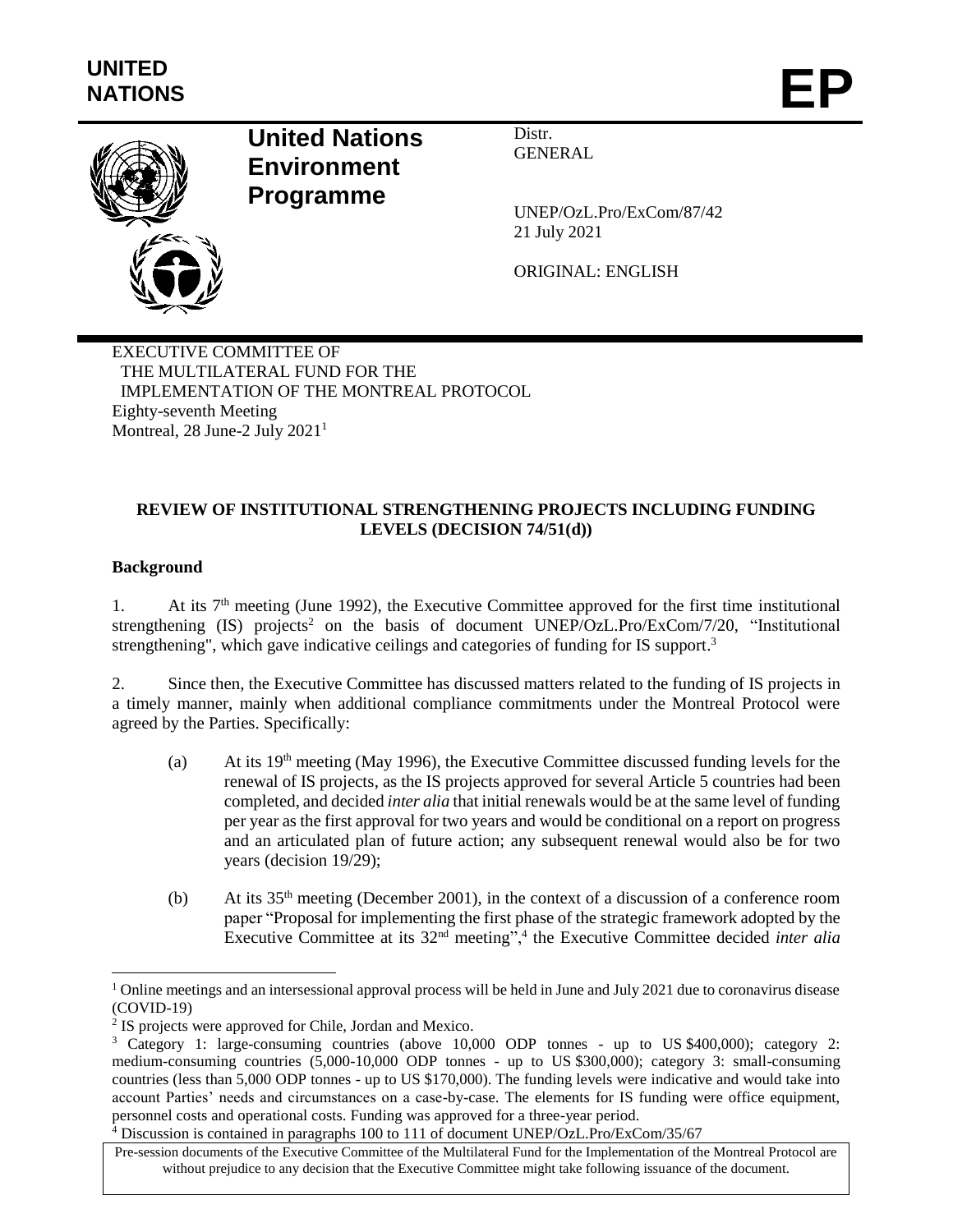l

that all IS projects and renewals should be approved at a level 30 per cent higher than the historically agreed level, to help countries carry out the new Multilateral Fund strategic framework, and to provide increased support for critical areas such as public awareness (decision 35/57);

- (c) At its 59th meeting, the Executive Committee decided to extend financial support for IS funding for Article 5 Parties beyond 2010 up to December 2011; and to allow Article 5 Parties to submit their IS projects as stand-alone projects or within their HPMPs (decision 59/47);
- (d) At its  $61<sup>st</sup>$  meeting (July 2010), the Executive Committee decided to maintain funding for IS support at existing levels, to renew IS projects for the full two-year period from the  $61<sup>st</sup>$  meeting,<sup>5</sup> and to review continued IS funding at those levels at the first meeting in 2015 (decision 61/43(b)); and
- (e) At its  $74<sup>th</sup>$  meeting (May 2015), the Executive Committee considered document UNEP/OzL.Pro/ExCom/74/51, "Review of funding of institutional strengthening projects (decision  $61/43(b)$ <sup>6</sup>" and *inter alia*,
	- (i) Approved all IS projects and renewals at a level 28 per cent higher than the historically agreed level, with a minimum level of IS funding of US \$42,500 per year, to continue support for compliance with the Montreal Protocol and to address the challenges related to the phase-out of HCFCs in line with the objectives of decision XIX/6 and the transition to alternatives that minimize environmental impact;
	- (ii) Decided to review IS, including funding levels, at the first Executive Committee meeting in 2020;<sup>7</sup> and
	- (iii) Decided to continue to use the existing format for IS renewals as approved at the  $61<sup>st</sup>$  meeting (decision  $61/43(c)$ ) with a modification in section 10, to indicate that performance indicators should be included (decision  $74/51(c)$ , (d) and (e)).
- 3. The Secretariat has prepared the present document in response to decision  $74/51(d)(ii)$ .<sup>8</sup>

<sup>5</sup> Article 5 Parties were allowed to submit their IS projects as stand-alone projects or within their HCFC phase-out management plans (HPMPs), in line with decisions 59/17 and 59/47(b).

<sup>6</sup> The document set out a review of the history of IS funding; it assessed the relevance of IS support in contributing to the achievement of Article 5 countries' compliance with the Montreal Protocol, and set out the range of activities that national ozone units (NOUs) would have to undertake to achieve compliance with HCFC control measures beyond 2015; and its linkage to other forms of institutional support and capacity-building provided through project management units (PMUs), and UNEP's Compliance Assistance Programme (CAP).

In light of the COVID-19 pandemic, the Executive Committee agreed to postpone its  $85<sup>th</sup>$  meeting, originally scheduled from 25 to 29 May 2020, and to hold it back-to-back with the 86<sup>th</sup> meeting in November 2020. In order to ensure continuity of compliance-related activities in Article 5 countries, and to reduce its workload when convened, the Executive Committee decided to implement an intersessional approval process for projects and activities that were to be submitted to the 85th meeting; agenda items that were not considered intersessionally would be included in the agenda of the 86<sup>th</sup> meeting. Given the evolution of the pandemic, the Executive Committee further deferred both meetings.

 $8$  The present document was submitted to the  $86<sup>th</sup>$  meeting; consideration of the document was deferred to the 87<sup>th</sup> meeting in accordance with the agreed procedures for conducting the 86<sup>th</sup> meetings in light of the COVID-19 pandemic.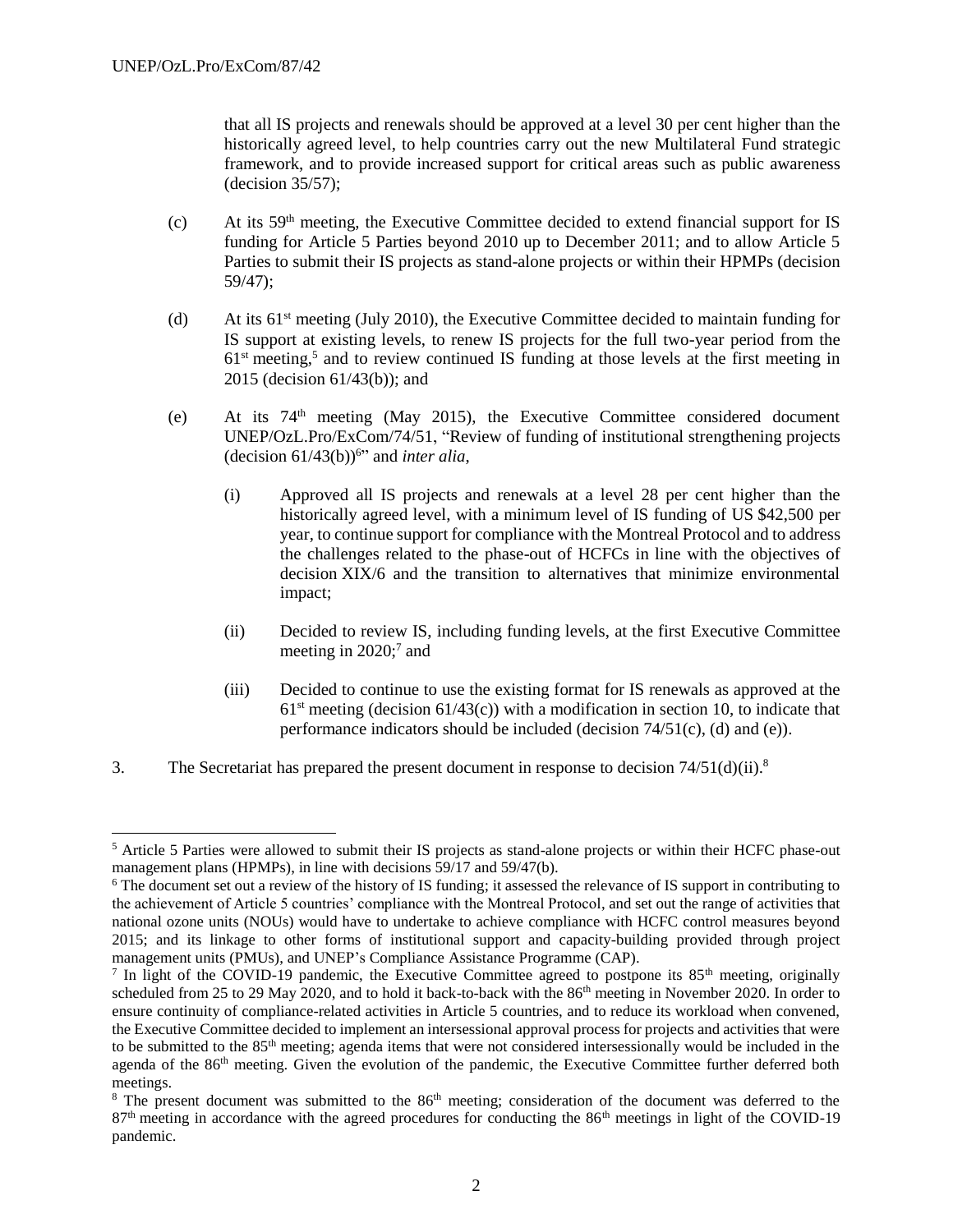## Matters related to IS subsequent to the  $74<sup>th</sup>$  meeting

4. Since the 74<sup>th</sup> meeting, the Parties to the Montreal Protocol and the Executive Committee have had several discussions and have adopted decisions linked directly to IS projects, as summarized below.

5. At their Twenty-eighth Meeting (October 2016), the Parties adopted the Kigali Amendment,<sup>9</sup> and decision XXVIII/2 related to the amendment phasing down HFCs. With regard to IS, decision XXVIII/2 requested the Executive Committee:

- (a) To include the following enabling activities to be funded in relation to HFC phase-down: capacity-building and training for the handling of HFC alternatives in the servicing, manufacturing and production sectors; IS; Article 4B licensing; reporting; demonstration projects; and development of national strategies (paragraph 20); and
- (b) To increase IS support in light of new commitments related to HFCs (paragraph 21).

6. As a result of the adoption of the Kigali Amendment, at the  $77<sup>th</sup>$  meeting (November/ December 2016), the Secretariat sought guidance from the Executive Committee on a way forward to address decision  $XXVIII/2^{10}$ , noting that at its  $74<sup>th</sup>$  meeting, the Executive Committee had already decided to review IS projects including levels of funding. Further to a discussion,<sup>11</sup> the Committee *inter alia* requested the Secretariat to prepare a document containing preliminary information in response to the elements in decision XXVIII/2 that requested the Executive Committee to take action, and addressing among other issues the enabling activities required to assist Article 5 countries in commencing their reporting and regulatory activities in relation to the HFC control measures (decision 77/59(b)(ii)).

7. In response to decision 77/59(b)(ii), at its 78th meeting (April 2017), the Executive Committee considered the following two documents:

- (a) UNEP/OzL.Pro/ExCom/78/6, "Information relevant to the development of the cost guidelines for the phase-down of HFCs in Article 5 countries: enabling activities", which reviewed the decisions and guidelines adopted by the Parties and the Executive Committee relevant to the enabling activities listed in paragraph 20 of decision XXVIII/2, except for IS; and
- (b) UNEP/OzL.Pro/ExCom/78/7, "Information relevant to the development of the cost guidelines for the phase-down of HFCs in Article 5 countries: institutional strengthening", which reviewed matters related to IS separately from the other enabling activities, considering the relevance of IS for the implementation of the Montreal Protocol, and the number of decisions adopted by the Executive Committee.

8. At its 84<sup>th</sup> meeting (December 2019), the Executive Committee considered document UNEP/OzL.Pro/ExCom/84/65, presenting an "Analysis of the implications of parallel or integrated implementation of HCFC phase-out and HFC phase-down activities (decision 81/69)". The document *inter alia* presented an analysis of the extent to which HCFC phase-out and HFC phase-down activities were expected to be implemented in an integrated or parallel manner in the production, consumption manufacturing and refrigeration servicing sectors during the 2020-2030 period; for each of these sectors, the analysis covers matters related to resource availability and cost-effectiveness, the capacity of Fund institutions including NOUs, and areas requiring policies to be formulated by the Committee. Based on the

l <sup>9</sup> Decision XXVIII/1, Annex I of document UNEP/OzL.Pro/28/12.

<sup>&</sup>lt;sup>10</sup> Issues relevant to the Executive Committee arising from the Twenty-eighth Meeting of the Parties to the Montreal Protocol (UNEP/OzL.Pro/ExCom/77/70/Rev.1).

<sup>&</sup>lt;sup>11</sup> Paragraph 205 to 2012 of document UNEP/OzL.Pro/ExCom/77/76.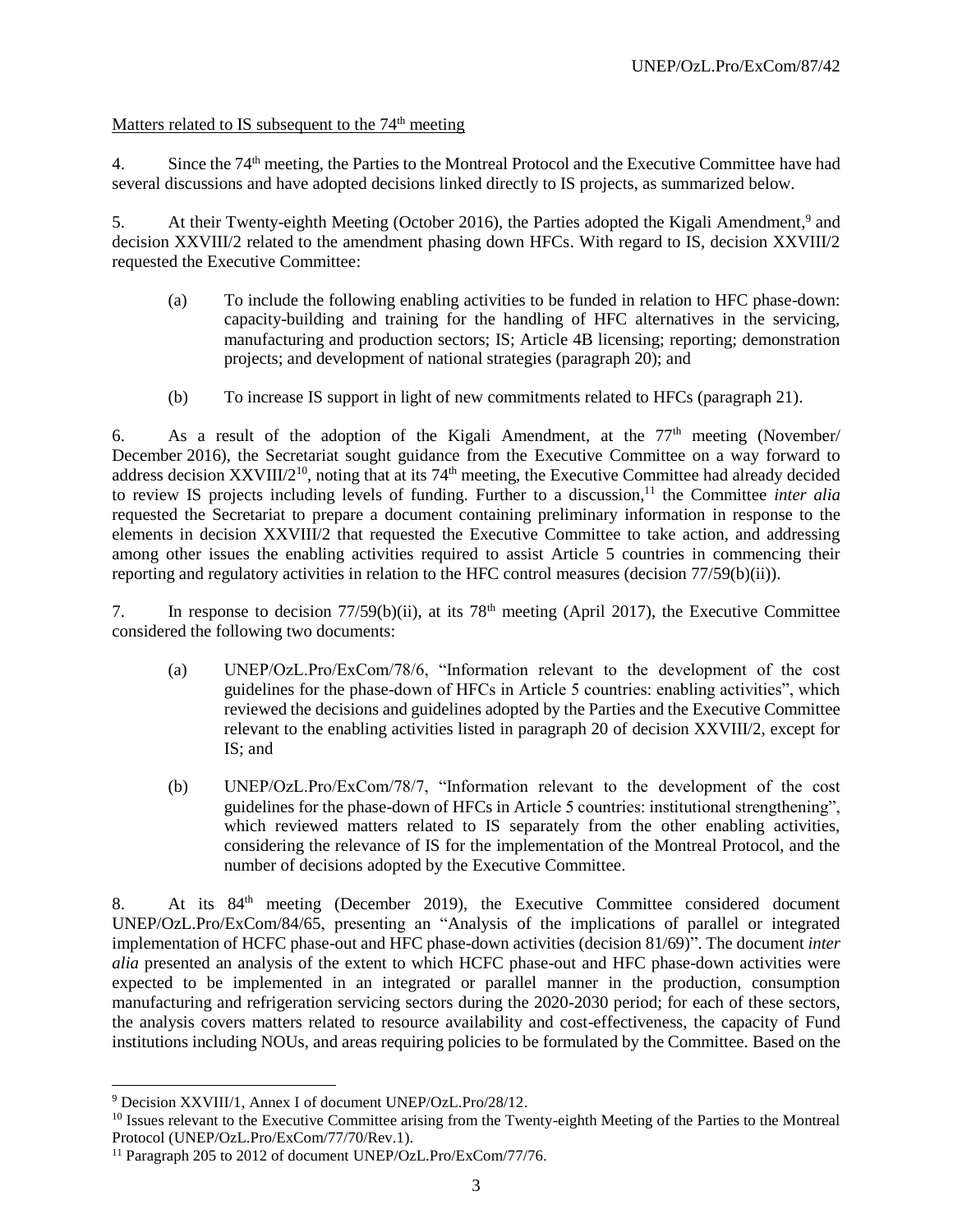#### UNEP/OzL.Pro/ExCom/87/42

analysis, the document noted that HFC phase-down activities, together with ongoing HCFC phase-out activities, were expected to expand the scope and complexity of work under the Multilateral Fund.

#### Scope and structure of the document

9. The present document reviews and updates the information in documents UNEP/OzL.Pro/ExCom/74/51 and UNEP/OzL.Pro/ExCom/78/7, specifically with regard to IS activities, and addresses challenges linked to the Kigali Amendment, taking into consideration relevant documents considered by the Executive Committee and decisions adopted by the Parties and the Executive Committee subsequent to the adoption of the Kigali Amendment. It assesses the relevance of IS support in contributing to the achievement of Article 5 countries' compliance with the Montreal Protocol's control measures, and sets out the range of activities that NOUs must undertake to achieve the HCFC and HFC control measures between 2020 and 2030. The document also reviews the format for IS reporting and renewal requests and the performance indicators that were added at the  $74<sup>th</sup>$  meeting;<sup>12</sup> and presents a recommendation.

10. The document includes the following annexes:

- I Summary of the development of rules and policies for the funding of IS projects
- II List of the main documents on IS policy
- III. Summary of performance indicators used per objective of IS

11. In preparing the present document, the Secretariat took into consideration the Executive Committee's rules and policies for the funding of IS; previous documents on IS; and discussions with bilateral and implementing agencies regarding issues that were identified when reviewing requests for the renewal of IS projects submitted on behalf of Article 5 countries.

12. Given the constraints imposed by the COVID-19 pandemic, the Secretariat was unable to discuss matters related to IS projects, in particular on the need to update the current reporting format and the performance indicators, with all bilateral and implementing agencies.

#### **Relevance of IS support during the 2020-2030 period**

l

13. The financial support provided through IS projects has been a major contributor to the achievement of Article 5 countries' compliance with the Montreal Protocol's control measures; all Article 5 countries have consistently provided details on the role and position of the NOU within the national administration and its reporting lines, and how the ozone-layer protection programmes are anchored within the country's Government structure. Furthermore, IS support has allowed Article 5 countries to build their capacity and strengthen their role as full partners in the Montreal Protocol.

14. During the 2020-2030 period, all Article 5 countries will be implementing activities to phase out HCFCs (and achieve full phase-out by 2030, except for the servicing tail) and to initiate the phase-down of HFCs (and achieve the freeze by all Article 5 group 1 and group 2 countries, and the 10 per cent reduction in HFC consumption by Article 5 group 1 countries).

 $12$  The process for renewal of IS projects every two years using the approved format and performance indicators is applicable only for those countries that have stand-alone IS projects, not for those whose IS are integrated with their HPMPs.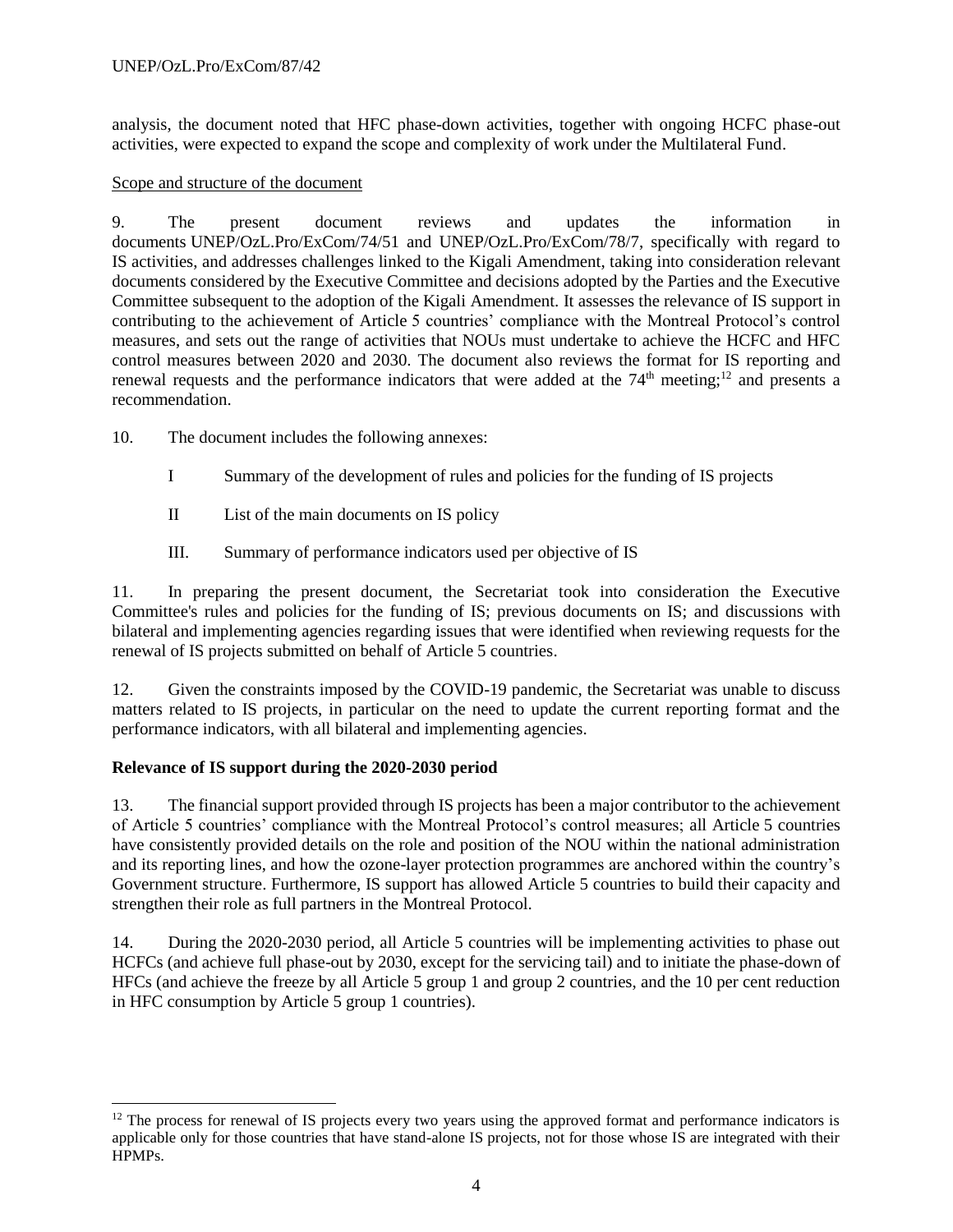15. Table 1 provides an indicative list of the main activities that Article 5 countries will need to implement to meet their compliance obligations under the Montreal Protocol. NOUs will play a key role in the implementation of these activities.

| Year             | Compliance target <sup>13</sup>                                                                                                                | Potential activities <sup>14</sup>                                                                                                                                                                                                                                                                              |  |  |
|------------------|------------------------------------------------------------------------------------------------------------------------------------------------|-----------------------------------------------------------------------------------------------------------------------------------------------------------------------------------------------------------------------------------------------------------------------------------------------------------------|--|--|
| 2020             | 35.0% reduction from HCFC baseline<br>HFC base year for group 1 countries                                                                      | HCFC servicing under HPMPs for all countries<br>HCFC manufacturing under HPMPs for 15 to 20 countries                                                                                                                                                                                                           |  |  |
| $2021 -$<br>2022 | 35.0% reduction from HCFC baseline<br>HFC base year for group 1 countries                                                                      | HCFC servicing under HPMPs for all countries<br>HCFC manufacturing under HPMPs for 15 to 20 countries<br>Preparation of HFC phase-down plans<br>Updating HFC licensing/quota system and data reporting                                                                                                          |  |  |
| 2023             | 35.0% reduction from HCFC baseline                                                                                                             | HCFC servicing under HPMPs for all countries<br>HCFC manufacturing under HPMPs for 15 to 20 countries<br>Preparation of HFC phase-down plans<br>Updating HFC licensing/quota system and data reporting<br>HFC servicing under HFC phase-down plans for several countries<br>Stand-alone HFC investment projects |  |  |
| 2024             | 35.0% reduction from HCFC baseline<br>Freeze at HFC baseline for group 1 countries<br>HFC base year for group 2 countries                      | HCFC servicing under HPMPs for all countries<br>HCFC manufacturing under HPMPs for 15 to 20 countries<br>Preparation of HFC phase-down plans<br>Updating HFC licensing/quota system and data reporting<br>HFC servicing under HFC phase-down plans for several countries<br>Stand-alone HFC investment projects |  |  |
| 2025-<br>2026    | 67.5% reduction from HCFC baseline<br>Freeze at HFC baseline for group 1 countries<br>HFC base year for group 2 countries                      | HCFC servicing under HPMPs for all countries<br>HCFC manufacturing under HPMPs for 10 countries<br>Preparation of HFC phase-down plans<br>Updating HFC licensing/quota system and data reporting<br>HFC servicing under HFC phase-down plans for several countries<br>Stand-alone HFC investment projects       |  |  |
| 2027             | 67.5% reduction from HCFC baseline<br>Freeze at HFC baseline for group 1 countries                                                             | HCFC servicing under HPMPs for all countries<br>HCFC manufacturing under HPMPs for 10 countries<br>Preparation of HFC phase-down plans<br>Updating HFC licensing/quota system and data reporting<br>HFC servicing under HFC phase-down plans for several countries<br>Stand-alone HFC investment projects       |  |  |
| 2028             | 67.5% reduction from HCFC baseline<br>Freeze at HFC baseline for group 1 countries<br>Freeze at HFC baseline for group 2 countries             | HCFC servicing under HPMPs for all countries<br>HCFC manufacturing under HPMPs for 10 countries<br>Preparation of HFC phase-down plans<br>Updating HFC licensing/quota system and data reporting<br>HFC servicing under HFC phase-down plans for several countries<br>Stand-alone HFC investment projects       |  |  |
| 2029             | 67.5% reduction from HCFC baseline<br>10% reduction from HFC baseline for group 1<br>countries<br>Freeze at HFC baseline for group 2 countries | HCFC servicing under HPMPs for all countries<br>Preparation of HFC phase-down plans<br>Updating HFC licensing/quota system and data reporting<br>HFC servicing under HFC phase-down plans for several countries<br>Stand-alone HFC investment projects                                                          |  |  |
| 2030             | 100.0% reduction from HCFC baseline except<br>for servicing tail                                                                               | HCFC servicing under HPMPs for all countries<br>Preparation of HFC phase-down plans<br>Updating HFC licensing/quota system and data reporting                                                                                                                                                                   |  |  |

| Table 1. Compliance targets and potential phase-down/phase-out activities between 2020 and 2030 |
|-------------------------------------------------------------------------------------------------|
|-------------------------------------------------------------------------------------------------|

<sup>&</sup>lt;sup>13</sup> Some Article 5 countries committed in their Agreements with the Executive Committee to accelerate the reductions of HCFC consumption.

<sup>&</sup>lt;sup>14</sup> The enabling activities for the phase-down of HFCs in Article 5 countries (approved and to be approved), and the stand-alone HFC investments projects that have been approved to provide detailed information on the incremental costs of conversion, are not included in the Table. Also, the number of countries is indicative.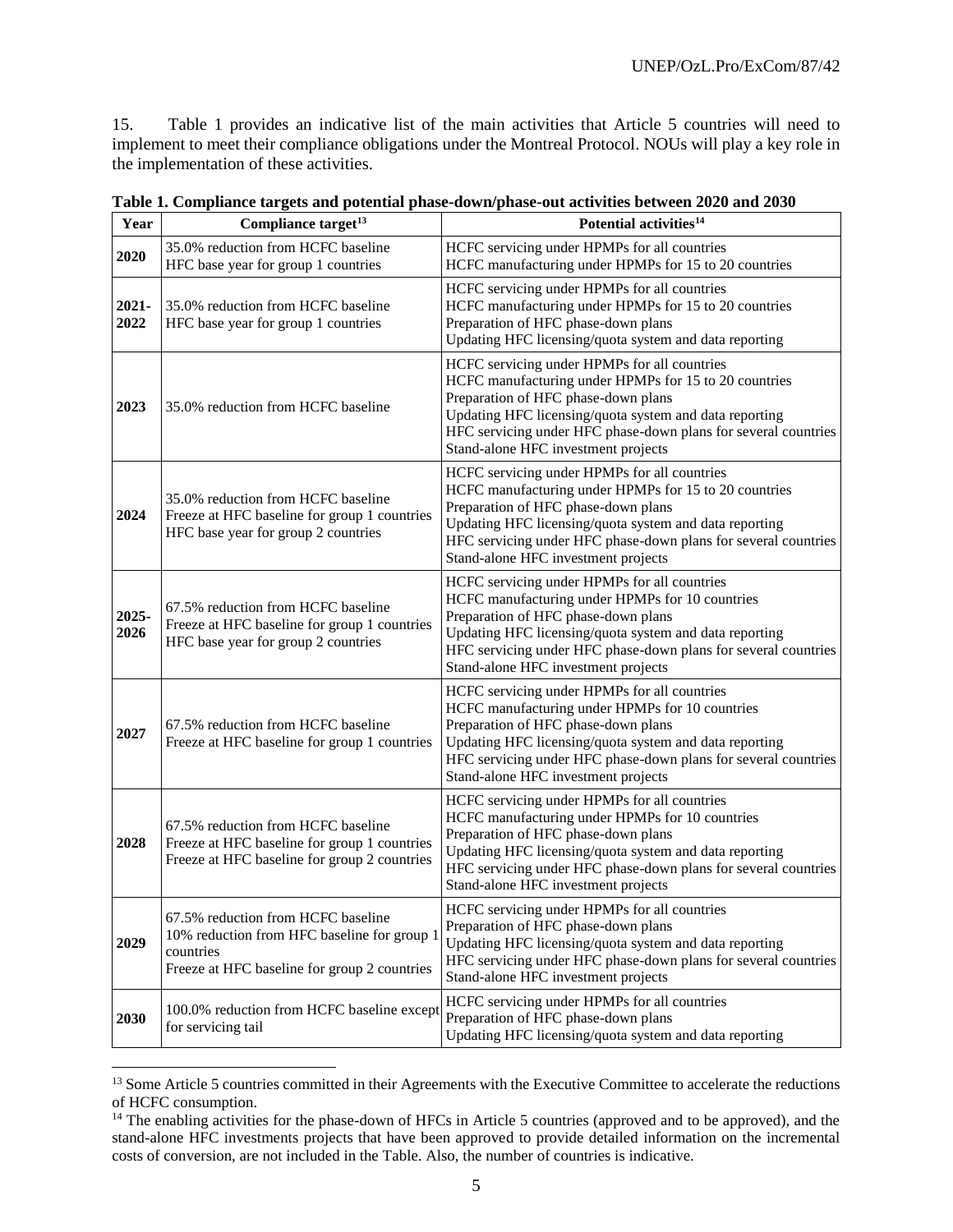| Year | Compliance target <sup>13</sup>                           | Potential activities <sup>14</sup>                                                                                                                |  |
|------|-----------------------------------------------------------|---------------------------------------------------------------------------------------------------------------------------------------------------|--|
|      | countries<br>Freeze at HFC baseline for group 2 countries | 10% reduction from HFC baseline for group 1 HFC servicing under HFC phase-down plans for several countries<br>Stand-alone HFC investment projects |  |

## NOU responsibilities in light of the HCFC phase-out

16. The ongoing contribution of IS to the HCFC compliance obligations of Article 5 countries, either through stand-alone projects or when integrated into national plans, can be summarized as follows:

- (a) Assisting relevant authorities to put in place and enforce legislation and regulations for the control and monitoring of consumption and production (where applicable), of HCFCs; working closely with customs departments on issues including the application of any revision of the harmonized system nomenclature for HCFCs and other non-ODS substances that have been phased in;
- (b) Coordinating the collection, analysis and submission of HCFC consumption and production data under Article 7 of the Montreal Protocol and progress reports on the implementation of country programmes (CP);<sup>15</sup>
- (c) Coordinating at the national level the preparation and submission of stages of  $HPMPs$ ,<sup>16</sup> and planning, organizing, directing and leading the implementation of all activities required to efficiently implement the HPMPs; and
- (d) Ensuring sustainability of the ODS phase-out achieved through monitoring, reporting and verification.<sup>17</sup>

#### New responsibilities of the NOUs in light of the Kigali Amendment

17. In addition to their current responsibilities to facilitate the phase-out of HCFCs and transition to alternatives that minimize environmental impact (decision  $74/51(c)$ ),<sup>18</sup> NOUs will acquire new responsibilities under the Kigali Amendment, as summarized below.

## *Ratification of the Kigali Amendment*<sup>19</sup>

 $\overline{a}$ 

18. The NOUs are taking a leading role in the administrative procedures required to ratify the Kigali Amendment, which entails an understanding of the Kigali Amendment itself, an analysis of their countries' HFC consumption (and production where applicable), and an assessment of the regulatory and policy framework in place. The NOUs are also coordinating consultations with Governments' departments responsible for climate, energy efficiency and other related matters, as well as other stakeholders (e.g., industry, trade associations) to harmonize efforts and to avoid potential contradictory positions between the

<sup>&</sup>lt;sup>15</sup> The NOU is the focal point for collecting and reviewing CP data for submission to the Fund Secretariat (by 1 May each year), and Article 7 data for submission to the Ozone Secretariat (by 30 September each year).

<sup>&</sup>lt;sup>16</sup> Currently, stage I of HPMPs for 113 countries and stage II of HPMPs for 73 countries are ongoing; stage I of HPMPs for 32 countries have been completed.

<sup>17</sup> UNEP/OzL.Pro/ExCom/87/41, "Overview of current monitoring, reporting, verification and enforceable licensing and quota systems developed with support from the Multilateral Fund (decision 84/85)", provides information relevant to IS in this regard.

<sup>&</sup>lt;sup>18</sup> These activities are listed in paragraph 15 of document UNEP/OzL.Pro/ExCom/74/51.

<sup>&</sup>lt;sup>19</sup> As of 17 February 2021, 113 countries (73 Article 5 countries) have ratified the Kigali Amendment.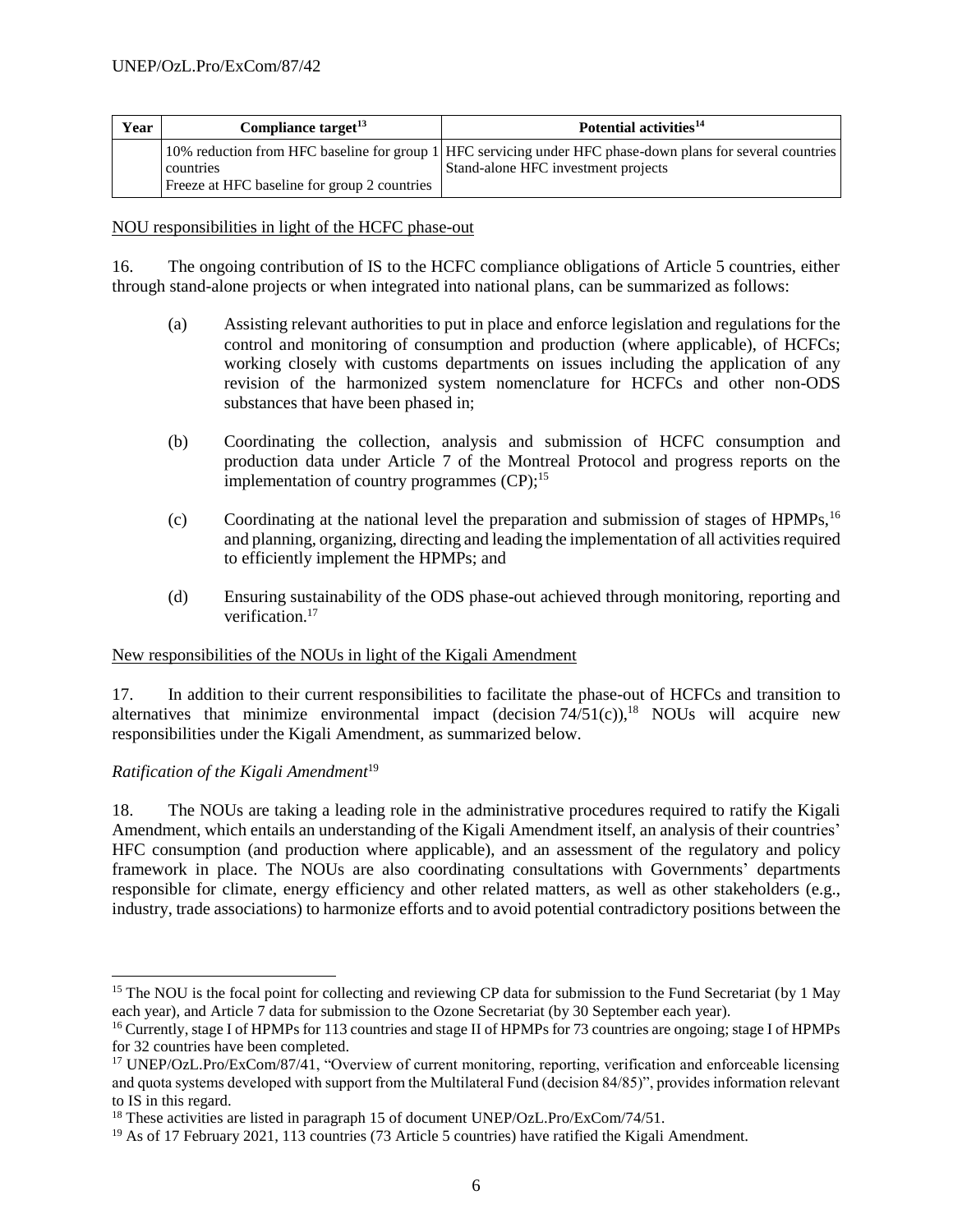Montreal Protocol and other environmental conventions (e.g., the United Nations Framework Convention on Climate Change (UNFCCC)).

## *Legislation, regulations and standards*

19. Article 5 countries will be required to adopt and implement legislation and regulations to control and monitor HFC consumption (and production where applicable), including the inclusion of HFCs into the existing import/export licensing and quota systems.<sup>20</sup> New policies and regulations will be needed to facilitate the phase-down of HFCs and the introduction of low-GWP alternative technologies through, *inter alia*, issuing bans on the import of HFC-based RAC equipment.

20. The capacity of the NOUs will need to be strengthened to liaise with national standards committees to promote the adoption and safe use of low-GWP alternative technologies, particularly relating to the RAC sector, through *inter alia* developing, updating and/or adapting safety codes and standards, and through stakeholder capacity-building and training.

21. Article 5 countries with HCFC-22 production facilities will be required to develop and implement policy and regulations to control the emissions of HFC-23 by-product, and ensure reporting thereon, including the quantities of HFC-23 by-product generated and emitted. In addition, Article 5 countries with HFC production will be required to phase down that production in line with the compliance targets specified in the Montreal Protocol, and report their HFC production.

## *Data reporting under CP and under Article 7 of the Protocol*

22. Article 5 countries will need to further develop and implement methodologies for data collection, verification and reporting, <sup>21</sup> noting *inter alia* that the current lack of specific customs codes in the Harmonized System presents challenges with regard to the establishment of HFC licensing and quota systems and the customs officers' ability to correctly identify shipments;<sup>22</sup> that several of the HFCs are used in blends rather than as pure substances and that blends will constitute the greater part of HFC consumption; and that emissions of HFC-23 by-product will need to be addressed by countries with HCFC-22 production enterprises.

23. The NOU will continue to work closely with customs and enforcement officers to achieve compliance with the Montreal Protocol targets. Training programmes will be required *inter alia* to provide an understanding of the formulation of different HFC blends, their global-warming-potential (GWP), and the complexity of the methodology to calculate consumption, expressed in  $CO<sub>2</sub>$ -equivalent.

## *Coordination with Government authorities and stakeholders*

l

24. The NOU will play a key coordinating role during the preparation of the HFC phase-down strategy and the action plan to meet the country's obligations under the Kigali Amendment, and in managing the financial support from the Multilateral Fund.

<sup>&</sup>lt;sup>20</sup> Article 5 Parties that have ratified, approved or accepted the Kigali Amendment must establish and implement a licensing system by 1 January 2019, which will include Annex F substances, noting that those Parties that are not in a position to establish and implement a licensing system by 1 January 2019 may delay taking those actions until 1 January 2021.

 $^{21}$  New formats for reporting data under Article 7 of the Protocol have been approved by the Parties and new reporting formats for CP data have been approved by the Executive Committee.

<sup>&</sup>lt;sup>22</sup> The World Customs Organization, through its Harmonized Review subcommittee and the Scientific subcommittee, considered the request in decision XXVI/8 of the Parties to the Montreal Protocol to designate individual HS codes for most common HFCs.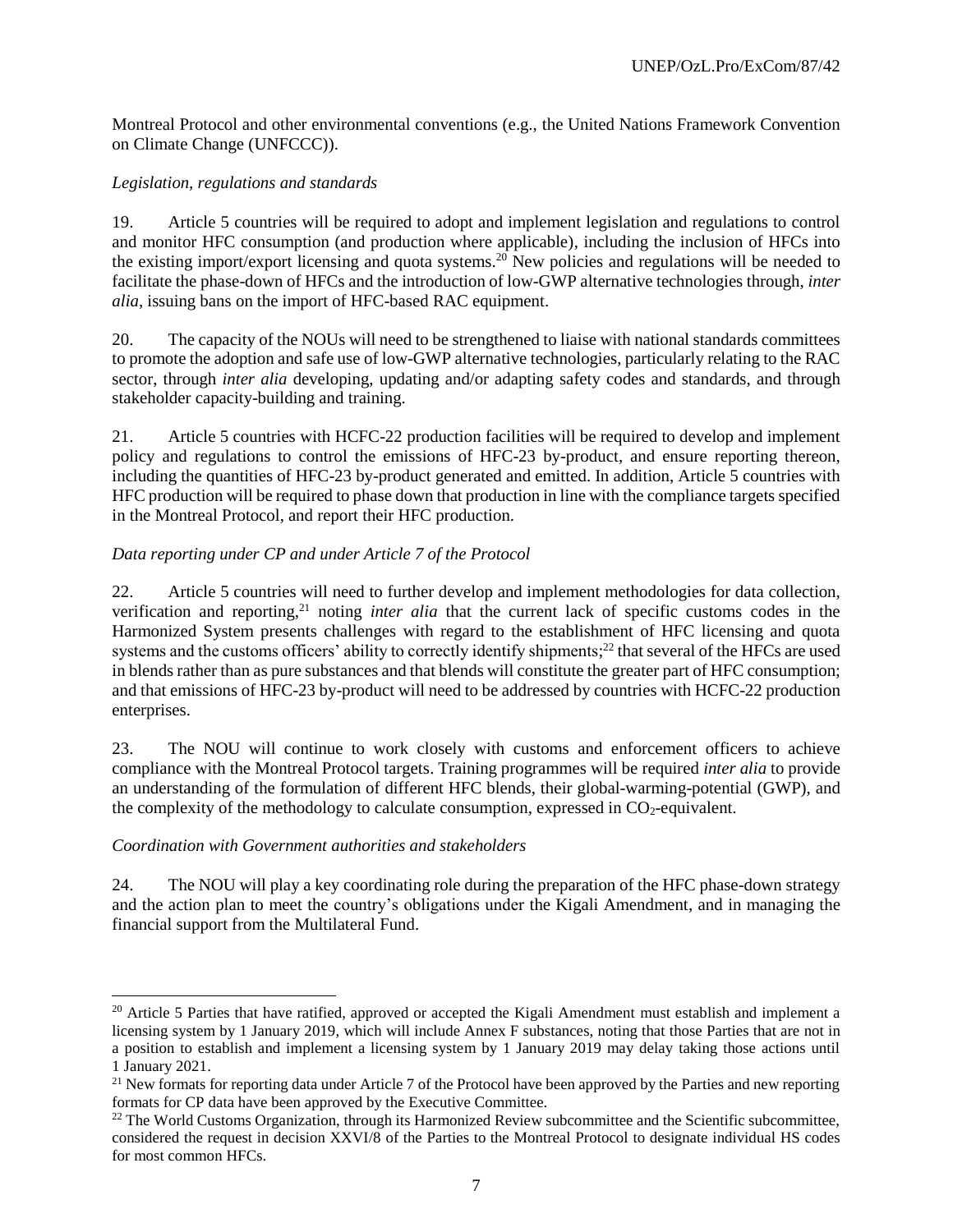25. Similar to the ODS phase-out strategies, the HFC phase-down strategy must be integrated into national plans, requiring close consultation with decision-makers and relevant stakeholders (e.g., customs and enforcement authorities; training institutions/vocational schools for refrigeration technicians; refrigeration associations and trade organizations; and industrial sectors using controlled substances). Policies to support the selection and safe adoption of alternative technologies would need to be developed and implemented taking into consideration national requirements including energy-efficiency and potential impacts to the environment, particularly on the climate, noting that there are still a limited number of alternative technologies available for some applications.

26. Consultations with Government authorities and other stakeholders responsible for climate change and energy efficiency will also be required, to ensure a streamlined approach to HFC phase-down. The NOU will need to be knowledgeable about the policies and regulations in place related to energy efficiency, labelling and standards; and the country's strategy for reducing emissions of greenhouse gases (GHG) in order to align actions under the Kigali Amendment with the targets of not only the Montreal Protocol, but also the nationally determined contributions in respect of the Paris Agreement under the UNFCCC.

#### *Information and public awareness*

27. The NOU will continue to play a major role in raising public and stakeholder awareness of the Kigali Amendment, including the design, production and dissemination of information material and publications related to *inter alia* HFCs, low-GWP alternatives, and energy-efficiency.

## New responsibilities of the NOU to operationalize the gender policy of the Multilateral Fund

28. In line with the policy on gender mainstreaming for Multilateral Fund-supported projects,<sup>23</sup> the NOUs will be required to ensure that gender-related indicators are developed, integrated, and measured during the implementation of all projects supported by the Multilateral Fund.

#### Support through UNEP CAP and PMUs

l

29. The Executive Committee discussed the matter of potential similarities between agency administrative costs and PMUs, and the extent to which agencies were passing on funds for the administration of projects at the national level to financial intermediaries, executing agencies or Governments at the  $82<sup>nd</sup>$  meeting,<sup>24</sup> and matters related to PMUs, IS, and implementing agencies, including activities and funding under UNEP CAP, core units and other elements of the administrative cost regime, and information on national level independent verification at the  $83<sup>rd</sup>$  meeting.<sup>25</sup>

30. It was noted that the NOU's role was central to the phase-out of controlled substances and contributed to the success of the Montreal Protocol at the national level. The NOU's role of monitoring, coordinating and reporting on Montreal Protocol activities was broader than that of the PMU. The legal and institutional framework facilitated by the NOU provided the foundation for the PMU to implement the HPMP as it provided the technical expertise that was not available within the NOU, thus helping the countries to meet their compliance obligations under the Protocol.

31. The core services provided by UNEP CAP included *inter alia,* a capacity-building mechanism that

<sup>23</sup> At its 84th meeting, the Executive Committee *inter alia* approved the operational policy on gender mainstreaming for Multilateral Fund-supported projects and requested bilateral and implementing agencies to apply the operational policy on gender mainstreaming throughout the project cycle (decision 84/92(b)).

<sup>&</sup>lt;sup>24</sup> Review of administrative cost regime: duties and costs associated with project management units (UNEP/OzL.Pro/ExCom/82/63).

<sup>&</sup>lt;sup>25</sup> Review of the administrative cost regime: analysis by country of project management units, institutional strengthening, and implementing agencies, including activities and funding under the Compliance Assistance Programme, core units and other elements of the administrative cost regime, and information on national level independent verification (UNEP/OzL.Pro/ExCom/83/39).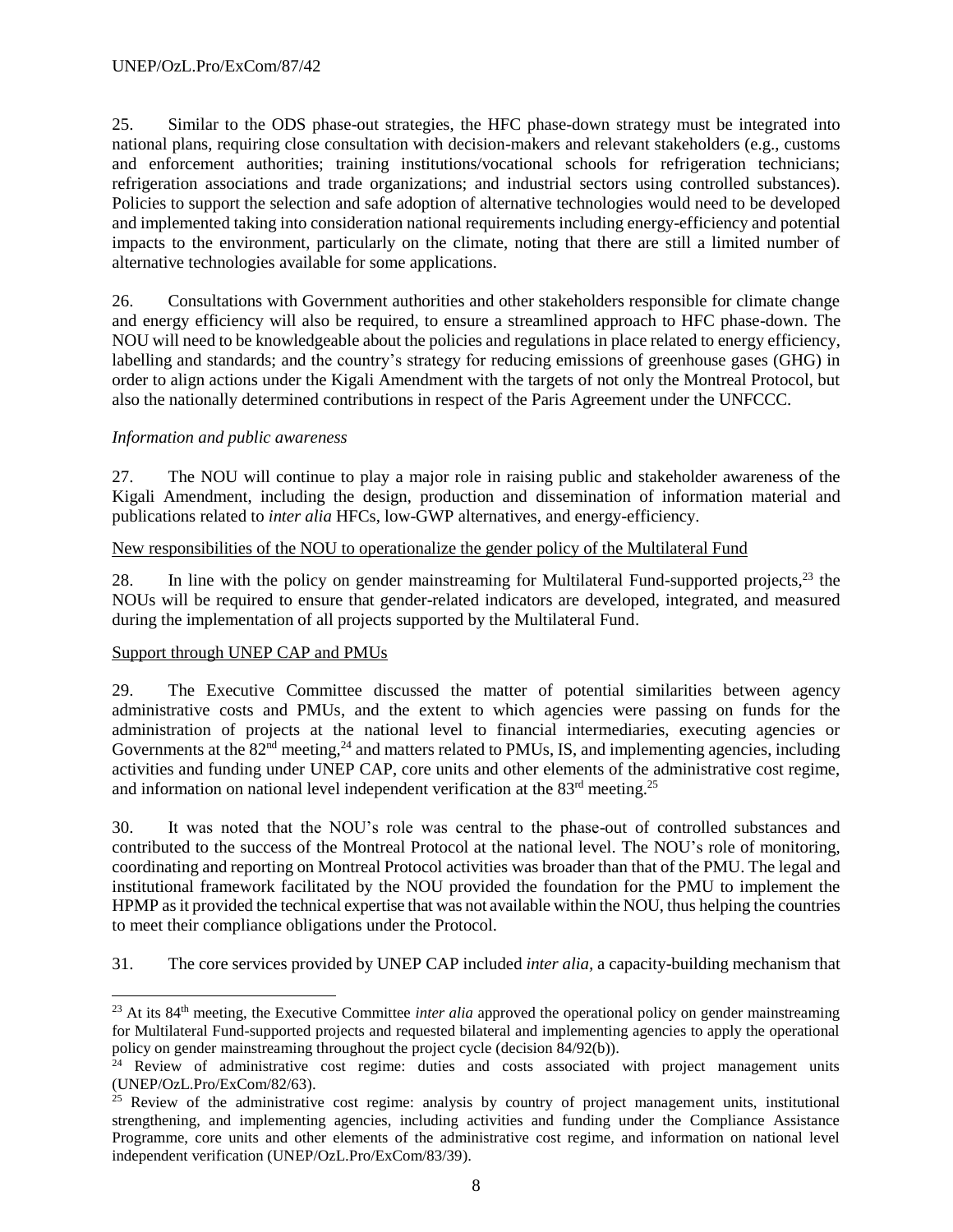promoted the exchange of information, experience and know-how that strengthened the capacity of the NOUs and the stakeholders to establish an enabling environment for the implementation of the Montreal Protocol.

#### Extending the duration of renewal of IS projects

32. In line with decision 19/29, after the initial three-year period upon first approval of an IS project bilateral and implementing agencies have been submitting requests on behalf of Article 5 countries for the renewal of IS projects with a duration of two years. In preparing the present document, the Secretariat reviewed the implications for the countries, the bilateral and implementing agencies, the Secretariat, and the Executive Committee of potentially extending the duration of the renewal of IS projects from two to three years. For the four Article 5 countries that integrated the IS projects into their HPMPs, IS-related activities have become part of HPMP implementation, and therefore funding depends on the timing of HPMP tranche submissions.

33. Further to this review, the Secretariat noted that extending the implementation period for renewals of IS stand-alone projects could have the following benefits at the country level:

- (a) *Reduced processing burden*: All Article 5 countries have internal administrative procedures that must be followed<sup>26</sup> for each project approved by the Executive Committee. Some of these processes take considerable time, yet they must be completed before actual implementation of the project can start;
- (b) *Enhanced focus on project implementation*: Given the administrative actions required prior to starting implementation, the actual timeframe for implementation of IS projects is less than two years. In addition, the submission of proposal for renewal of IS projects eight weeks in advance of the Executive Committee meeting includes a progress report that only covers between 15 and 18 months of implementation, giving insufficient time for some of the performance indicators to be achieved. A three-year timeframe would allow for a longer period for effective implementation between phases and would enable the NOU to implement activities against the performance indicators; and
- (c) *Increased NOU stability and time for hiring staff*: Article 5 countries can only commit to staff contracts in accordance with the duration of the IS project; extending the duration to three years will create more incentive for staff to work with the NOU given the benefits of a longer contract.

34. The easing of the processing burden at the country level will also apply to bilateral and implementing agencies. In addition, the workload of the Secretariat will be reduced in terms of project review, with a similar reduction in the Executive Committee's workload in terms of the review, consideration and approval of relevant documents. As each bilateral and implementing agency has its own internal mechanism to regularly monitor the implementation of IS projects, extending the duration to three years would not reduce the quality of the project proposals, nor would it impede the monitoring of those projects by the Executive Committee.

#### **Funding requirements for IS**

l

35. Since its  $7<sup>th</sup>$  meeting, the Executive Committee has approved US \$151,925,706, plus agency support costs of US \$8,151,770 for IS projects, equivalent to 4.21 per cent of the total funding approved

 $26$  For example, obtaining approval by the relevant authority; the need, for non-English speaking countries, to translate IS renewal documents, legal agreements and other supporting documents before their approval, and agreement signing; opening of new bank accounts where required due to strict financial regulations (funds cannot be transferred until a new bank account is opened).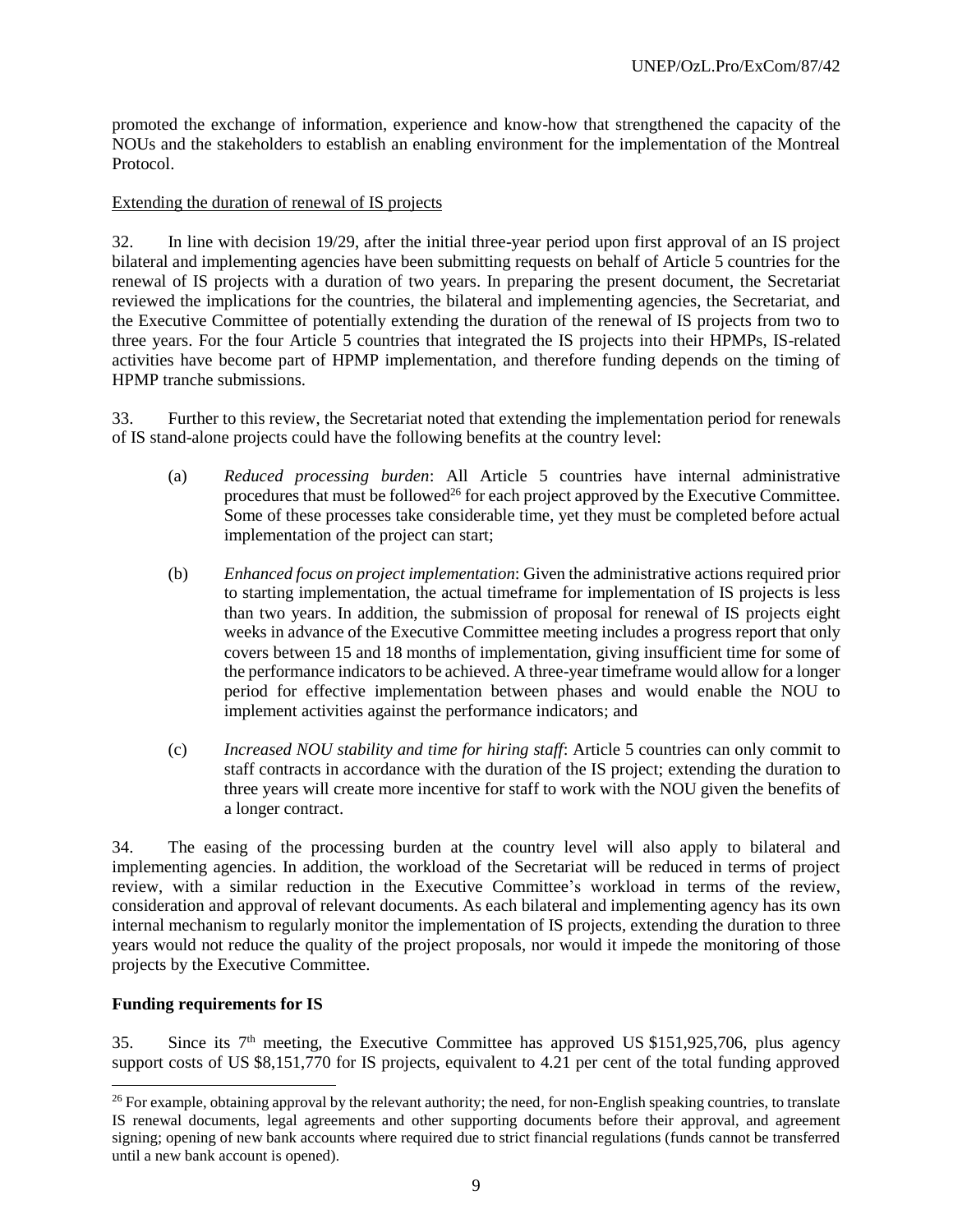under the Multilateral Fund for projects and activities. Currently, 144 Article 5 countries receive funding for IS projects, 140 of these countries have stand-alone IS projects and four countries have their IS project integrated as part of their HPMP. If all Article 5 countries with IS projects were to present funding requests in the same year, the overall funding of IS projects for the 144 Article 5 countries for one year would amount to US \$10,012,506 (funding requests are not submitted for all the 144 countries in any given year).

36. Historically, the Executive Committee has increased the funding level of IS projects twice: at its 35th meeting (December 2001), by 30 percent from the historically agreed level (decision 35/57), and at its 74th meeting (May 2015), by an additional 28 per cent with a minimum annual funding of US \$42,500 (decision 74/51), applicable only to stand-alone IS projects. The yearly average funding for IS projects is approximately US \$7,489,737. Currently, 61 countries are funded at the minimum level of US \$42,500 per year.

37. The relatively low level of funding approved for IS has contributed significantly to the success of the Montreal Protocol as the first and only international environmental treaty to have been universally ratified (including all its amendments except for the Kigali Amendment), with a record of nearly all Article 5 countries being in compliance with all their obligations under the Montreal Protocol. Sufficient funding support for IS projects should continue to enable those Article 5 countries that have not ratified the Kigali Amendment to do so, while ensuring their compliance with the existing HCFC phase-out targets agreed under decision XIX/6 and the new HFC phase-down targets agreed under the Kigali Amendment.

38. The entry into force of the Kigali Amendment will add further duties for the NOUs in addition to those already in place, as mentioned above. As of February 2021, 79 Article 5 countries had ratified the Kigali Amendment, which is over 50 per cent of the total number of Article 5 countries. Experience with the CFC and HCFC phase-out has shown that some of the most challenging activities associated with supporting compliance at the country level take place in the years immediately prior to the date of the first control measure for the substances concerned.

39. It is difficult to quantify the impact this increased workload will have on the need for additional IS funding relating to future work in all Article 5 countries, especially for HFCs. Although the existing institutional capacity, some of which was established during the phase-out of ODS including HCFCs, will be used during the HFC phase-down process, other institutions already in place will need to be strengthened to accomplish further benefits of the HCFC phase-out, such as energy efficiency and the reduction of  $CO<sub>2</sub>$ emissions into the atmosphere. In addition, the Executive Committee is in the process of discussing guidelines for the preparation and funding of HFC phase-down plans, as well as cost guidelines for HFC phase-out. These guidelines, once agreed, will further define the level of effort and the extent of actions required in each Article 5 country to implement the Kigali Amendment though the HFC phase-down plans.

40. The above analysis not only provides a strong basis for continuing to maintain funding support for IS projects, but could also assist the Executive Committee in exploring possibilities for additional IS funding to take into account the complex requirements for compliance with the Kigali Amendment, and the support required to implement stage 1 of the HFC phase-down plans.

## **Request for a review of IS and funding levels**

41. Noting that the HFC baseline for compliance will only be established in 2025 for Article 5 group 1 countries, that funding for preparation of HFC phase-down has not yet been approved and that the actual phase-down plans could be approved approximately two years after the approval of funding for preparation of those plans, the Executive Committee may wish to request the Secretariat to submit an analysis of the IS projects including funding levels no later than the second meeting in 2025.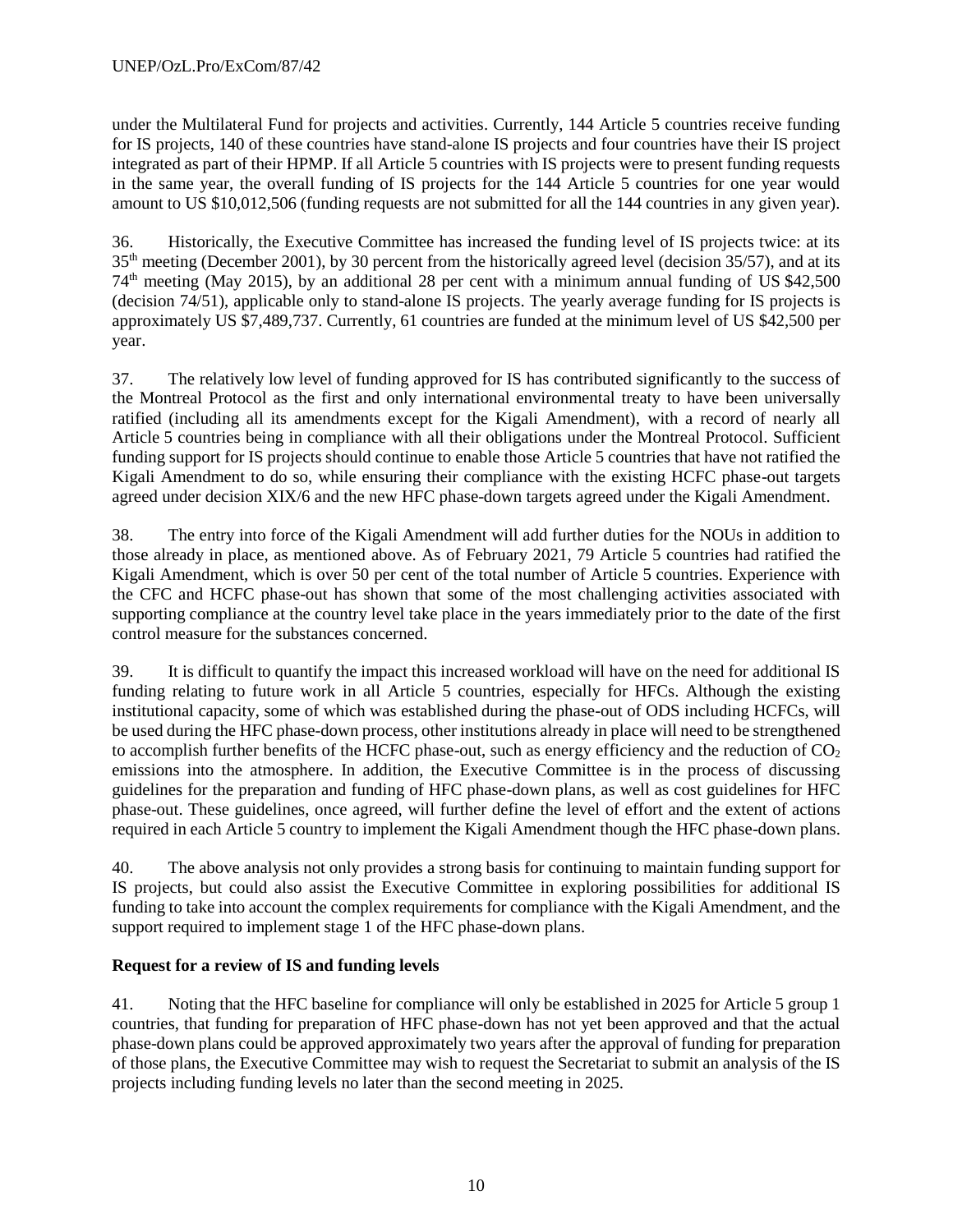## **Review of the reporting format for IS renewals**

42. Even though the new format for reporting, which includes specific indicators, was approved only at the  $74<sup>th</sup>$  meeting,<sup>27</sup> the Secretariat undertook an analysis of the reports written using this new format to see whether they contained sufficient information to describe the results of the implementation of IS renewal projects. The Secretariat also checked whether the performance indicators decided at the same meeting were used in the reports, and whether the reports submitted from the 85<sup>th</sup> meeting onward have incorporated the Multilateral Fund gender policy. The Secretariat noted that there were recurrent issues in the submissions, including *inter alia,* a lack of clarity regarding the concepts of enforcement of control measures, monitoring of ODS already phased out, prevention of illegal trade, and monitoring of ODS import/export data; unclear definitions of meetings and their purposes; and duplication of information reported under tranches of the HPMPs. Those issues were generally resolved through discussions between the Secretariat and the relevant bilateral or implementing agency.

43. In reviewing the performance indicators included in the reports submitted with requests for renewal of stand-alone IS projects, the Secretariat noted that a wide range of indicators had been selected by Article 5 countries for each objective, many of which were often not attributable to meeting the objectives of the IS. A table summarizing the performance indicators used per IS objective is contained in Annex III to the present document.

44. Based on the above-mentioned review, and noting that the Kigali Amendment entered into force on 1 January 2019, the Secretariat considered it necessary:

- (a) To update the format for IS terminal reports and renewal requests, including consideration of those those projects integrated into the HPMP, by incorporating new objectives related to the implementation of the Kigali Amendment and the gender policy of the Multilateral Fund; and
- (b) To identify the performance indicators that are the most relevant, reliable, and pertinent for each of the objectives of the IS projects and can be used by all Article 5 countries in a consistent manner.

45. The proposed updates to the reporting format will provide greater clarity and allow the Secretariat to provide the Executive Committee with a more thorough analysis of the impact of IS funding. However, given the constraints imposed by the COVID-19 pandemic, the Secretariat was unable to have discussions with the bilateral and implementing agencies on matters related to the review of the reporting format for IS projects currently in place, and the selection of a set of performance indicators that could be used consistently by all Article 5 countries. The Secretariat proposes to discuss these matters with the bilateral and implementing agencies and to report back to the Executive Committee at a future meeting.

#### **RECOMMENDATION**

- 46. The Executive Committee may wish:
	- (a) To note the review of funding of institutional strengthening (IS) projects including funding levels (decision 74/51(d)), contained in document UNEP/OzL.Pro/ExCom/87/42;
	- (b) To establish the level of funding for IS support taking into account the activities that Article 5 countries would need to undertake to initiate activities to implement the Kigali Amendment and meet the first control measures for phasing down HFCs during the period

<sup>&</sup>lt;sup>27</sup> At its 74<sup>th</sup> meeting, the Executive Committee revised the reporting format for IS renewal requests that had been in use since the 61<sup>st</sup> meeting.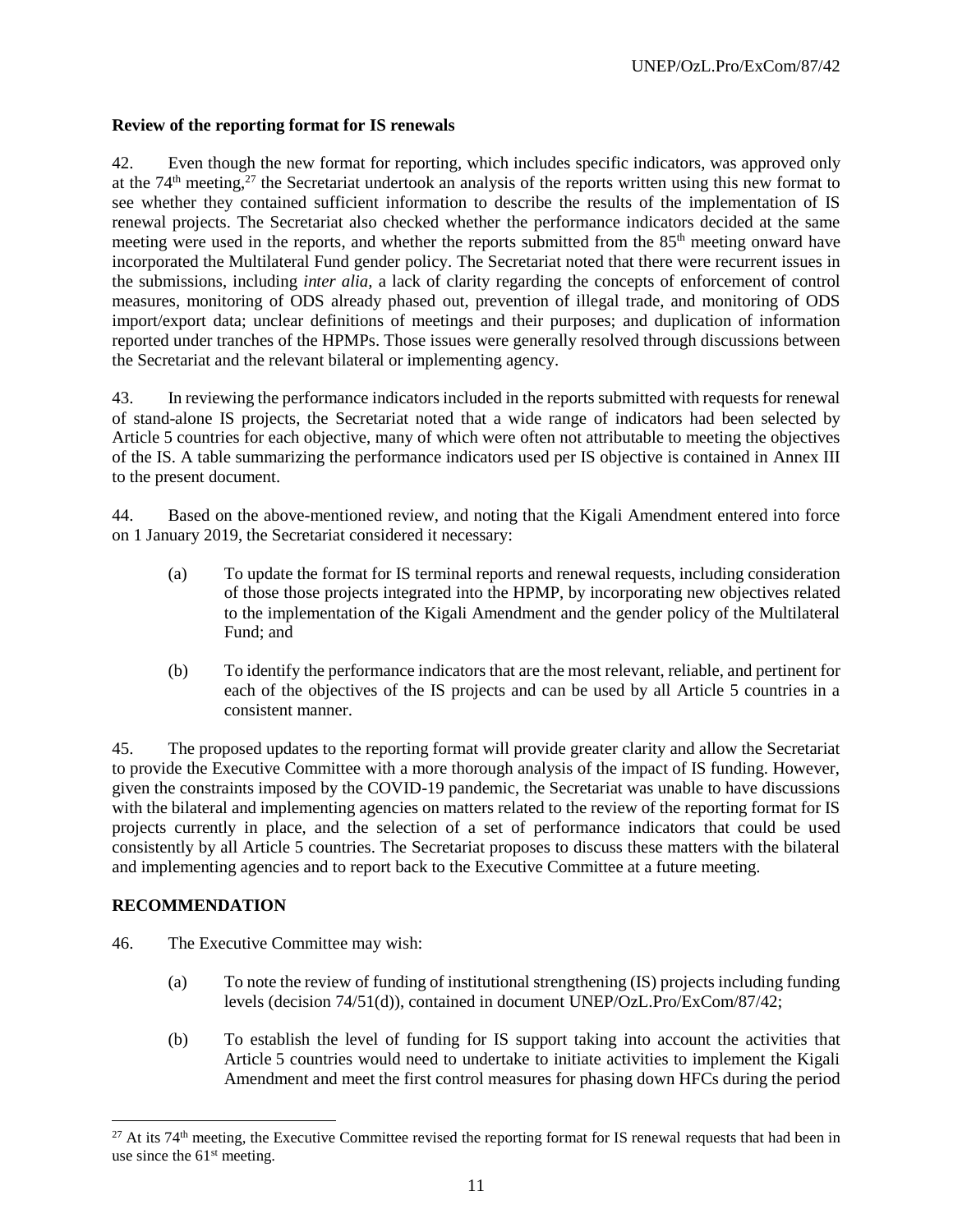2020-2030, while at the same time continuing implementation of HCFC phase-out management plans;

- (c) To consider whether to extend the duration of IS renewal implementation phases from the current two years to three years for IS renewal proposals submitted from the  $88<sup>th</sup>$  meeting onwards;
- (d) To request the Secretariat to discuss with the bilateral and implementing agencies matters related to reviewing the existing format of terminal reports and requests for extension of IS funding, and selecting a set of performance indicators that could be used consistently by all Article 5 countries, and to report back to the Executive Committee at a future meeting; and
- (e) To request the Secretariat to submit a further review of IS projects including funding levels no later than the second meeting in 2025.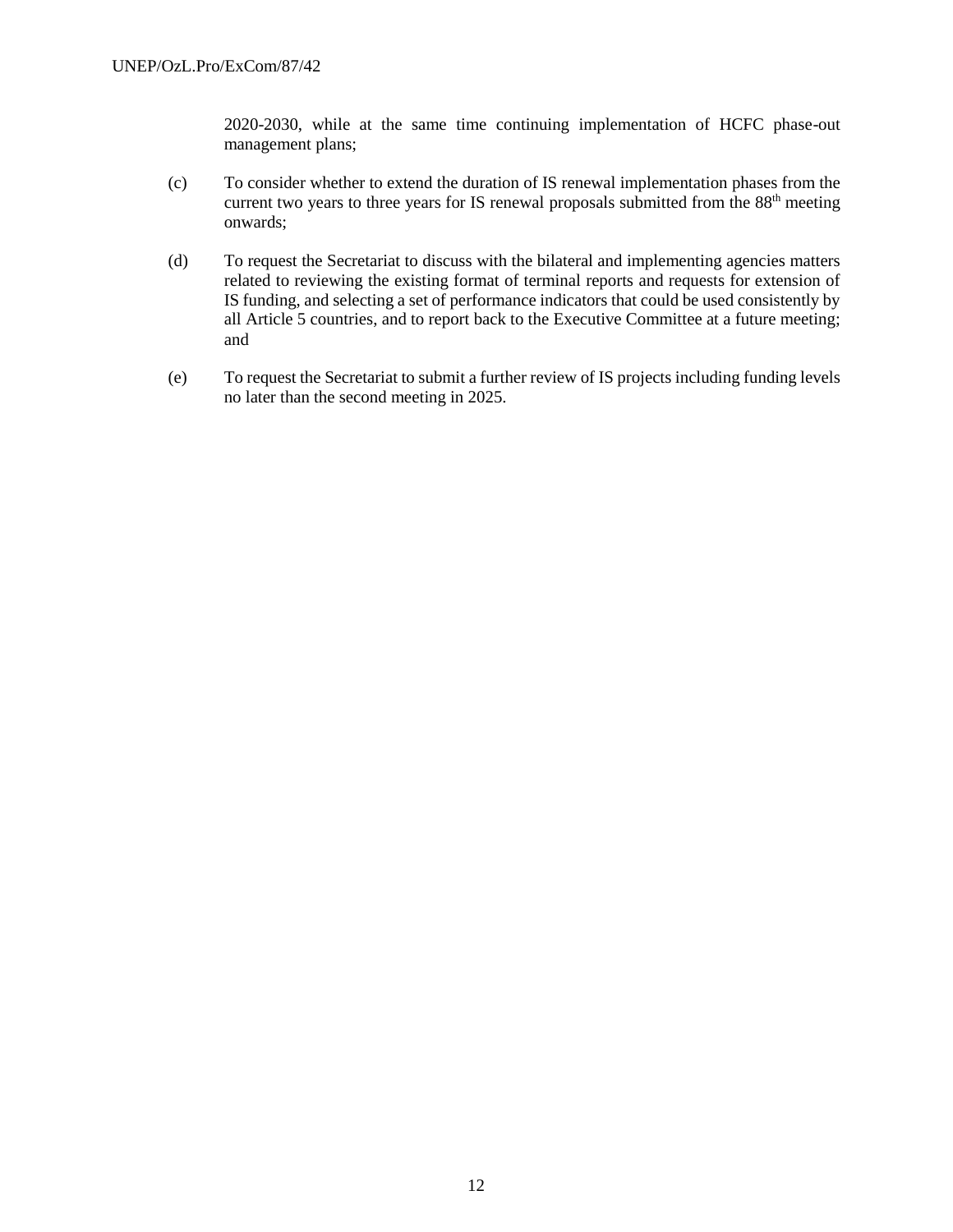#### **Annex I**

## **SUMMARY OF THE DEVELOPMENT OF RULES AND POLICIES FOR THE FUNDING OF INSTITUTIONAL STRENGTHENING PROJECTS**

1. At its 5th meeting (November 1991), the Executive Committee agreed that "Support for institutional strengthening within an Article 5 Party, though not explicitly contained in the guidelines on incremental costs adopted by the Parties, might, in exceptional cases, be an essential element in achieving the objectives of the Fund and the Montreal Protocol. As such, limited funding or assistance should be provided by the Fund for institutional strengthening. The level of such funding should be decided upon by the Executive Committee on the basis of a recommendation from the Secretariat taking into consideration the amount of controlled substances consumed in that country and the linkage between the institutional strengthening and specific implementation projects"<sup>1</sup>.

2. At its  $7<sup>th</sup>$  meeting (June 1992), the Executive Committee considered the document on institutional strengthening,<sup>2</sup> which included some indicative figures for institutional support, that would serve as guidelines for the implementing agencies, Article 5 and donor countries. The document set out three elements of institutional support for funding, namely office equipment, personnel cost and operational cost. During the discussion, some members felt that a case-by-case analysis of the institutional strengthening needs in each country was required. Although maximum amounts could be set, each country should be able to decide on the way the funds would be allocated in the light of the specific circumstances prevailing in the country. They also felt that in some countries the amounts might need to be higher than those proposed in the document. Subsequently, the Executive Committee adopted *inter alia* the following recommendations<sup>3</sup> and approved the first funding for institutional strengthening projects:

- (a) Article 5 countries who request it be considered for support for institutional strengthening and that such considerations be made on a case-by-case basis, taking into account the peculiar circumstances influencing ODS phase-out in the country together with the funding level;
- (b) The main objective is to provide necessary resources to enable strengthen a mechanism within the country to facilitate expeditious implementation of projects for phase-out of the controlled substances, as well as ensuring liaison between the country on the one hand, and the Executive Committee, the Secretariat, and the implementing agencies on the other;
- (c) Requests for institutional strengthening should be considered as special projects subject to approval by the Executive Committee on the basis of a written request submitted by the Party. However, in order to avoid delays in providing support, the implementing agencies may review and implement such requests within their work programmes, except where the funding requested exceeds US \$500,000, and report to the Executive Committee as and when such requests are approved for implementation; and
- (d) Requests for institutional strengthening should be included in the country programme of the Party requesting such assistance. However, the requests may be submitted as a free standing project ahead of the country programme where circumstances demand.

3. At its 19th meeting (May 1996), the Executive Committee adopted guidelines for renewal of institutional strengthening proposals<sup>4</sup> (decision 19/29). The guidelines indicated that for new institutional

l <sup>1</sup> UNEP/OzL.Pro/ExCom/5/5/Rev.2 and paragraph 28(d) of document UNEP/OzL.Pro/ExCom/5/16

<sup>2</sup> UNEP/OzL.Pro/ExCom/7/20

<sup>3</sup> Paragraph 32 of document UNEP/OzL.Pro/ExCom/7/20

<sup>4</sup> UNEP/OzL.Pro/ExCom/19/52 and Corr.1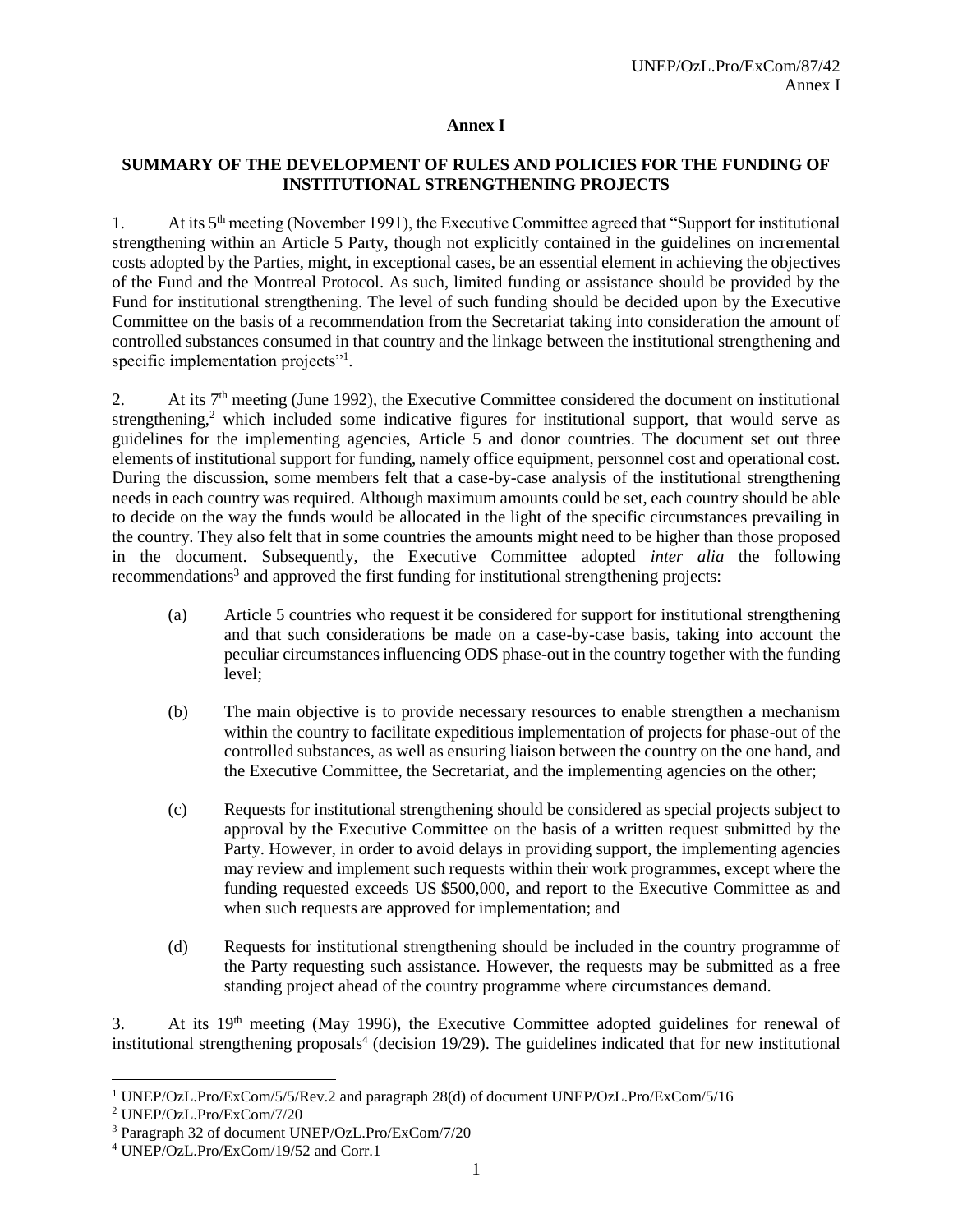strengthening projects approval would be for a period of three years, while initial renewals would be at the same level of funding per year as the first approval for two years and would be conditional on a report on progress and an articulated plan of future action. Any subsequent renewal would also be for two years.

4. At its 30th meeting, the Executive Committee considered the final report of the 1999 evaluation of institutional strengthening projects<sup>5</sup> and draft follow-up action plan. In decision  $30/7$ , the Executive Committee decided, *inter alia*:

- (b) To urge all Article 5 countries with institutional strengthening projects to ensure that:
	- (i) The NOU is given a clear mandate and responsibility to carry out the day-to-day work in order to prepare, coordinate and, where relevant, implement the government's activities to meet its commitments under the Montreal Protocol; this also requires access to decision-makers and enforcement agencies;
	- (ii) The NOU's position, capacities, and continuity of officers, resources and lines of command within the authority in charge of ozone issues are such that the NOU can carry out its task satisfactorily;
	- (iii) A specified high-level officer or a post within the authority is given overall responsibility for supervising the work of the NOU and ensuring that action taken is adequate to meet commitments under the Protocol;
	- (iv) Necessary support structures, such as steering committees or advisory groups are established, involving other appropriate authorities, the private sector and non-governmental organizations;
	- (v) Personnel and financial resources and equipment provided by the Multilateral Fund are fully allocated to the task of eliminating ODS consumption and production and are made available to the NOU;
	- (vi) Annual work plans for the NOU are prepared and integrated in the authorities' internal planning processes;
	- (vii) A reliable system to collect and monitor data on ozone-depleting substances imports, exports and production is established; and
	- (viii) Measures taken and problems encountered are reported to the Secretariat and/or the implementing agency in charge of the institutional strengthening project when required by the Executive Committee.
- (c) To request the Secretariat, in collaboration with interested Article 5 and non-Article 5 countries and the implementing agencies, to prepare general principles for agreements between governments and the implementing agencies on new and renewed institutional strengthening projects which incorporate the elements under (b), while recognizing that the agreements should be appropriate and adaptable to the specific situation in different countries. These principles should emphasize that action to be undertaken should be stated in general terms only in the institutional strengthening agreement;

<sup>5</sup> UNEP/OzL.Pro/ExCom/30/6 and Corr.1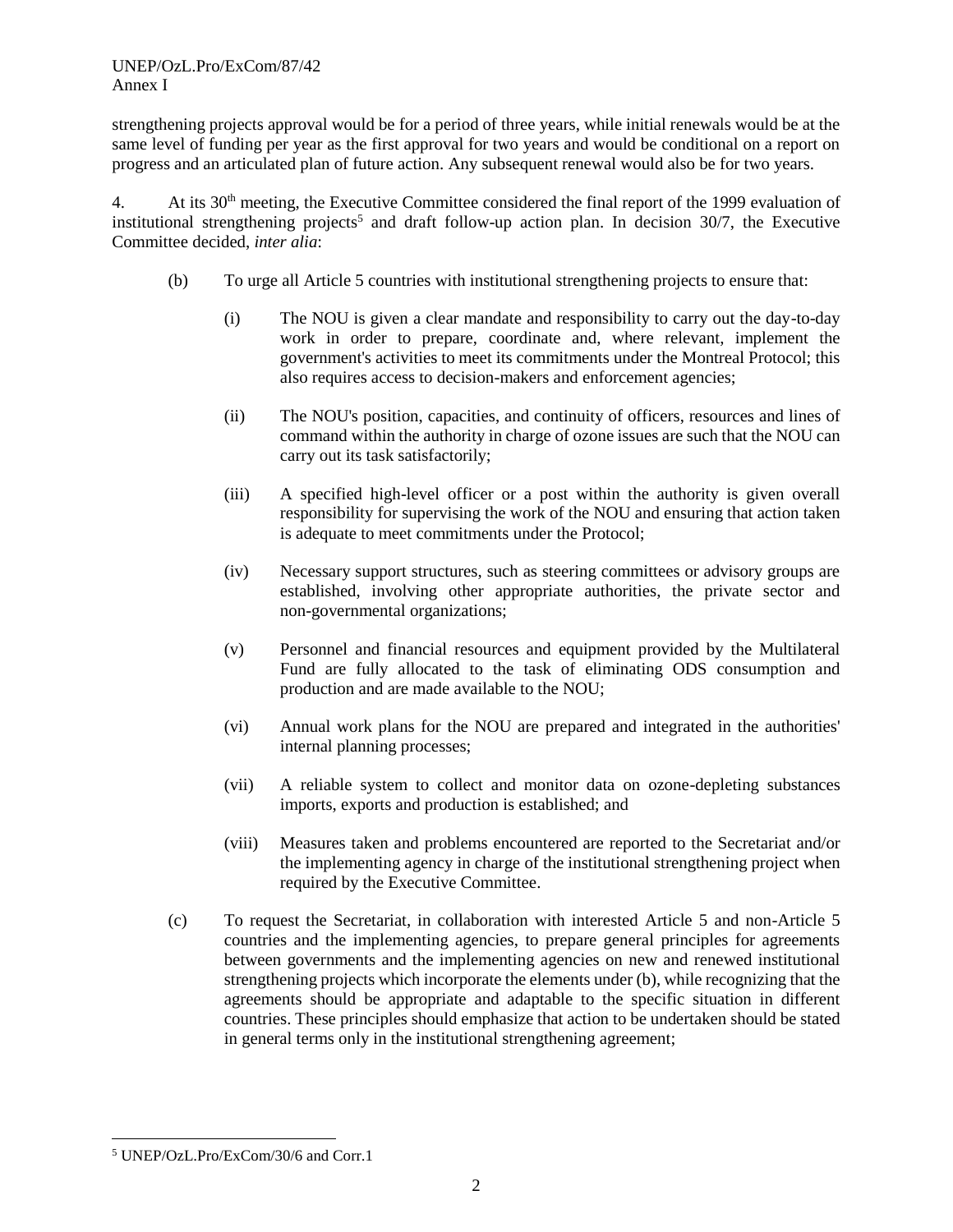- (d) To instruct the implementing agency in charge of the institutional strengthening project to follow up the phase-out status and problems encountered by the NOU and discuss and propose possible solutions with them;
- (e) To instruct all implementing agencies to ensure that their project proposals are based on the current strategic planning of the Article 5 country government and ensure that the NOU is fully involved in the planning and preparation of projects, regularly provide NOUs with information on the progress of project implementation and assist them in improving their capacity to monitor and evaluate projects implemented and their impact at the country level;
- (f) To request the implementing agencies to define a procedure to justify reallocation of funds among the budget lines of institutional strengthening projects and report to the 31st meeting of the Executive Committee; and
- (g) To request UNEP and UNIDO to review whether quarterly progress reporting can be extended to six-month intervals and to report thereon to the 31<sup>st</sup> meeting of the Executive Committee.

5. In response to decision 30/7, the Executive Committee considered at its  $32<sup>nd</sup>$  meeting (December 2000) a document on general principles for agreements between governments and the implementing agencies on new and renewed institutional strengthening projects. <sup>6</sup> The document incorporated the elements referred to in decision 30/7 in the relevant sections of the UNEP and UNIDO agreements. Based on this document, the Executive Committee *inter alia* requested UNEP and UNIDO to move some of the elements of paragraph (b) of decision 30/7 from section 3.3, "Assumptions" to section 6.4.1, "General terms and conditions" of the revised model agreement; and the World Bank to revise the proposed amendment letter in order to ensure consistency with decision 30/7 (decision 32/15).

6. Subsequently, at its 33rd meeting (March 2001), the Executive Committee noted the proposed amendments by implementing agencies to their agreements for institutional strengthening projects, as contained in the document on general principles for agreements between governments and implementing agencies on new and renewed institutional strengthening projects (follow-up to decision  $32/15$ )<sup>7</sup>. Through decision 33/12, the Executive Committee noted with appreciation the proposals of UNEP, UNIDO and the World Bank to comply with the requirements of decisions 30/7 and 32/15, and *inter alia* requested the implementing agencies to apply those new requirements in all future agreements in this area.

7. At the  $35<sup>th</sup>$  meeting (December 2001), during the discussion on the study on defining a starting point for determining the remaining ODS consumption eligible for funding by the Multilateral Fund (follow-up to decision 34/66 (a)), 8 the Government of the United States of America submitted a proposal for implementing the first phase of the strategic framework adopted by the Executive Committee at its 32nd meeting. <sup>9</sup> The proposal included a section on institutional strengthening projects, proposing *inter alia*  that those projects and their renewals shall be approved at a level that is 30 per cent higher than the historically agreed level. This will assist countries to carry out the new strategic framework agreed, and provide increased support for critical areas such as public awareness. In addition to this direct increase in funding, UNEP will be provided with US \$200,000 per year to support public awareness, and countries will receive enhanced direct support on policy and substantive issues through UNEP's new Compliance Assistance Programme (CAP). It also noted that countries undertaking national phase-out plans were likely

l <sup>6</sup> UNEP/OzL.Pro/ExCom/32/18

<sup>7</sup> UNEP/OzL.Pro/ExCom/33/16

<sup>8</sup> Agenda item 7 a, based on document UNEP/OzL.Pro/ExCom/35/61

<sup>9</sup> UNEP/OzL.Pro/ExCom/35/CRP.1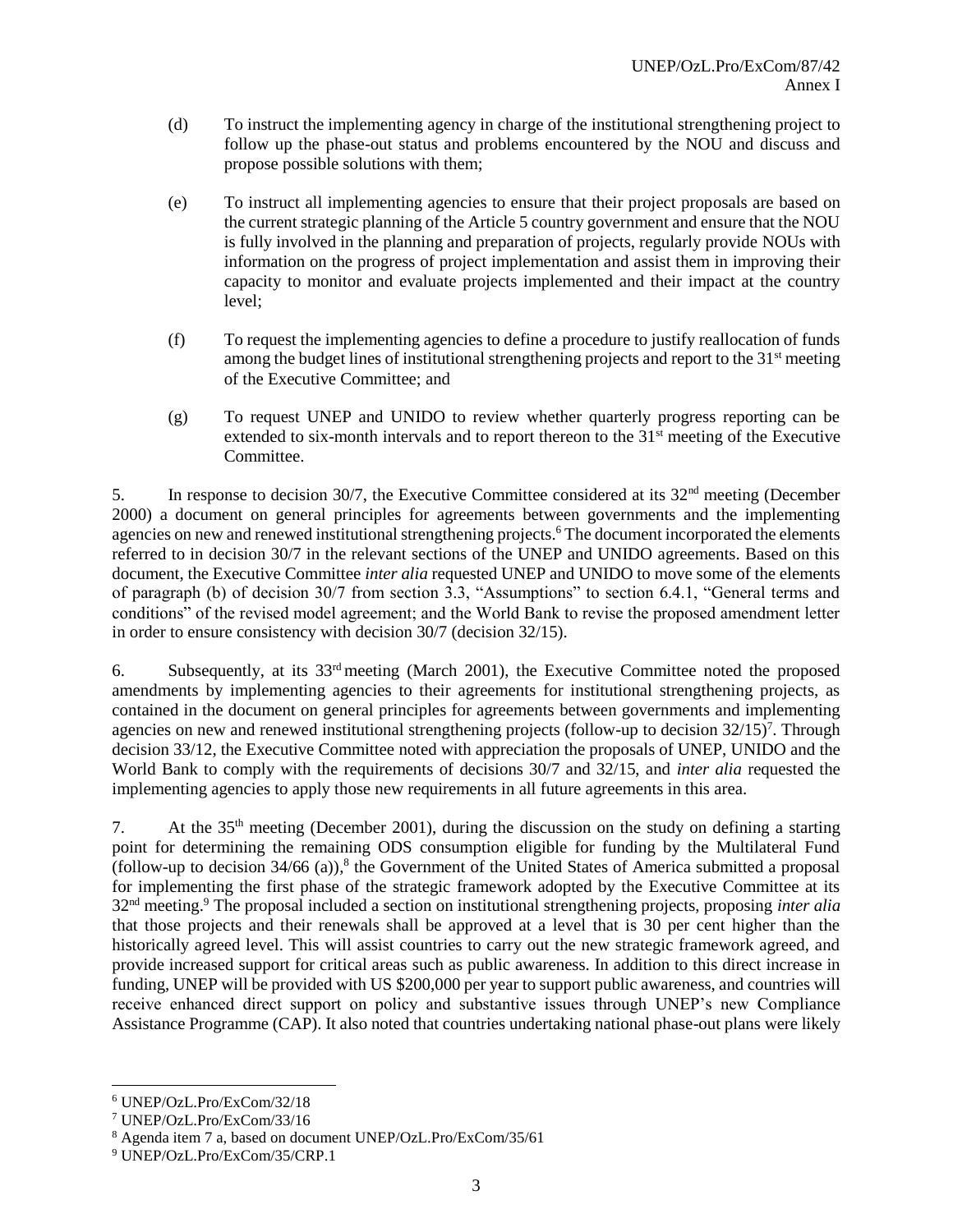#### UNEP/OzL.Pro/ExCom/87/42 Annex I

to receive institutional strengthening funding at an even higher level than that anticipated above to facilitate national project implementation, as explicitly agreed in related phase-out agreements.

8. Subsequently, in decision 35/57, the Executive Committee decided that all institutional strengthening projects and renewals shall be approved at a level that is 30 percent higher than the historically agreed level. The Executive Committee also indicated in the same decision that the 30 percent increase in the level of institutional strengthening funding "should prevail until 2005 when it should again be reviewed. This proposal would also include a clear commitment that this level of institutional strengthening [funding] or a level close to it should prevail for all Article 5 Parties until at least 2010, even if they should phase out early". Because institutional strengthening and other non-investment activities contribute to reductions in the use of ODS, decision 35/57 also assigned to these projects a phase-out value of US \$12.10/kg. Subsequently in decision 36/7 the Executive Committee agreed that this value would not be applied to institutional strengthening activities funded in low-volume consuming (LVC) countries.

9. Decision 35/57 also noted that "in addition to this direct assistance in institutional strengthening funding, UNEP will, as agreed in 2000, be provided with US \$200,000/year to support public awareness, and countries will receive enhanced direct support on policy and substantive issues through UNEP's new Compliance Assistance Programme. Finally it should be noted that countries undertaking national phaseout plans are likely to receive institutional strengthening funding at an even higher level than anticipated above to facilitate national project implementation, as explicitly agreed in related phase-out agreements."

10. At its 43rd meeting (July 2004), the Executive Committee addressed the situation of very-low-volume-consuming countries<sup>10</sup> and decided to increase the minimum level of institutional strengthening funding to US \$30,000 per year provided that the country concerned had duly assigned a fulltime ozone officer to manage the ozone unit and that a national licensing system controlling ODS imports was in place (decision 43/37).

11. At the 44th meeting (November-December 2004), the Government of China submitted an informal paper on enhancing the NOU capacity building in Article 5 countries in the final stages of the compliance period. <sup>11</sup>. The paper suggested, *inter alia,* that the Fund should increase input in non-investment activities and capacity building of Article 5 countries in the final stage of compliance period, especially in striking the illegal trade, policy formulation and enforcement, substitution technology promotion, and information management; to include in the Committee's agenda NOUs capacity building (i.e., work of the NOU, management problems faced and ways to resolve them); and strengthening UNEP's networks, especially its South-South cooperation activities for improving NOUs capacity.

12. The Executive Committee decided (decision 44/64) that some representatives would work on the issue intersessionally and submit a revised paper to the  $45<sup>th</sup>$  meeting. In response to decision  $44/64$ , the Government of China submitted a supplementary paper expanding on the proposal for enhancing Article 5 countries' NOU capacity-building in the final stages of the Protocol compliance period<sup>12</sup>. With regard to institutional capacity, the paper suggested that the Committee should review upcoming compliance requirements, orientation and tasks and the adaptability of existing working procedures and operational mechanisms. Issues such as NOU capacity-building and status of work should be on the agenda of each meeting of the Executive Committee. Article 5 countries should be supported and facilitated as they further strengthen their policies and laws and regulations for compliance, so as to strengthen the capacity of their governments on compliance monitoring and management.

13. The Executive Committee, through decision 45/55, requested the Secretariat to expand on the paper from China and to present to the 47th meeting the preliminary results of an analysis of possible further action

<sup>10</sup> UNEP/OzL.Pro/ExCom/43/49

<sup>11</sup> Annex XX of document UNEP/OzL.Pro/ExCom/44/73

<sup>12</sup> UNEP/OzL.Pro/ExCom/45/47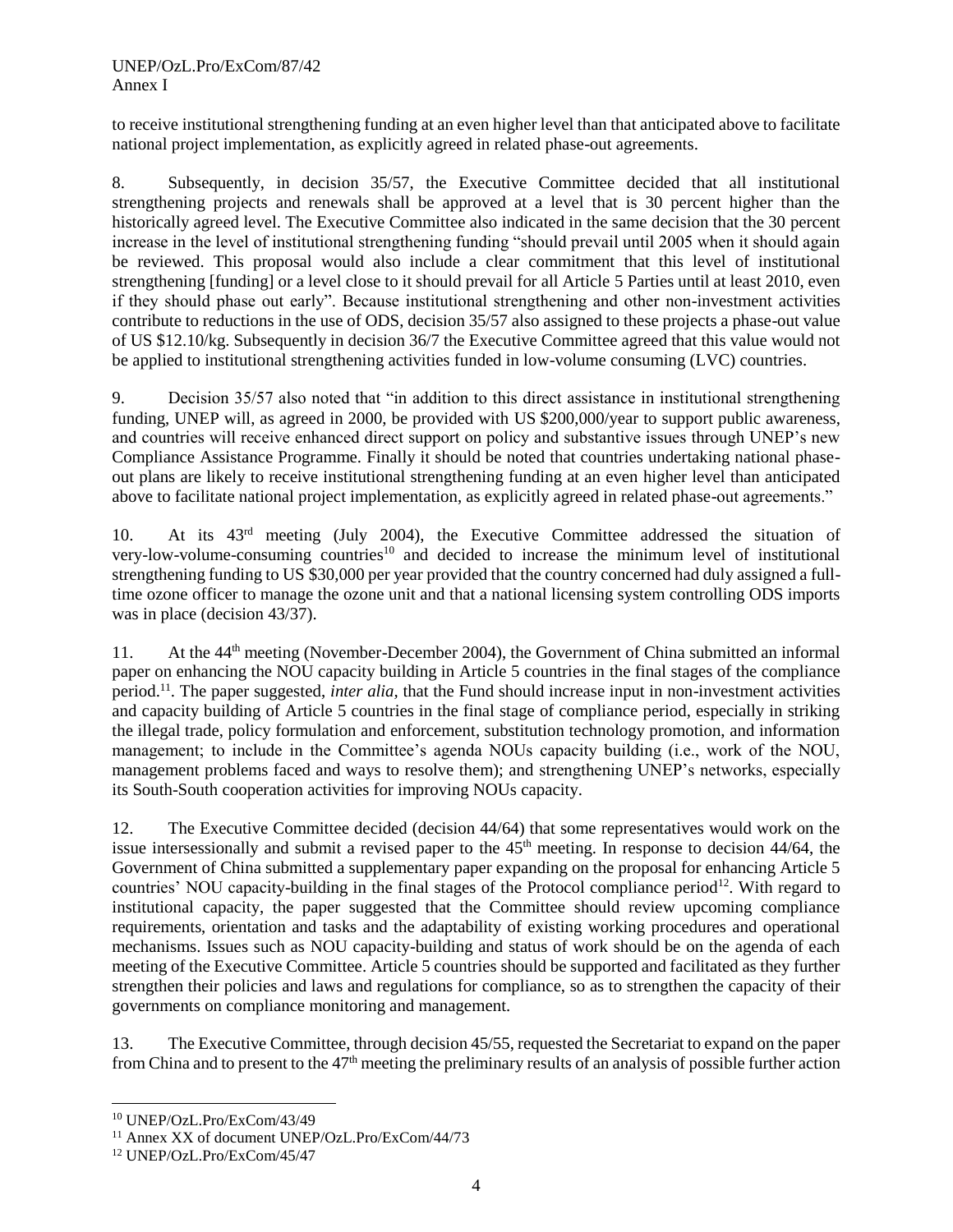and policies required to assist compliance with the phase-out requirements for all the ODS covered by the Montreal Protocol, including the review of institutional strengthening projects envisaged under decision 35/57.

14. At the  $47<sup>th</sup>$  meeting (November 2005), the Executive Committee considered the document on the preliminary results of an analysis of possible further action and policies required to assist compliance with all ODS phase-out requirements, including the review of institutional strengthening projects envisaged under decision 35/57.<sup>13</sup> The issues presented in the document fell into three categories, namely, the adequacy of current institutional strengthening and capacity-building activities to support phase-out and compliance with the Protocol control measures up to and including 2010; the potential need for institutional support to Article 5 countries after 2010; and an initial assessment of the opportunities for more efficient and effective administration of institutional strengthening project renewals. The paper provided some conclusions, including the suggestion that the institutional support measures already in place constituted an appropriate response to meeting the needs of Article 5 countries in regard to their compliance obligations under the Protocol up to and including 1 January 2010.

- 15. In its decision 47/49, the Executive Committee decided:
	- (a) To note that in the compliance period specific measures had been taken to provide additional, and guaranteed institutional support and to re-focus the work of the Executive Committee on facilitating compliance;
	- (b) To agree that the measures already taken constituted an appropriate response to meeting the needs of Article 5 countries in regard to their compliance obligations under the Montreal Protocol up to and including 1 January 2010;
	- (c) To note that the anticipated actions required by Article 5 countries to meet compliance obligations after 2010 provided an indication that funding support for institutional strengthening might need to be continued after 2010;
	- (d) That possible funding arrangements and levels for institutional strengthening support beyond 2010 should be examined at the end of 2007;
	- (e) To explore the extent, nature and eligibility of any additional measures that might be considered for funding by the Executive Committee to address surveys, institutional measures and/or other preparatory activities for HCFC phase-out in the light of the results of the China policy study and the surveys carried out by UNDP;
	- (f) To acknowledge that institutional strengthening support might need to be revised in accordance with the Executive Committee's guidelines when a country formally revised its baseline with the Parties to the Protocol; and
	- (g) To request the Secretariat, in consultation with the implementing agencies, to prepare for the  $49<sup>th</sup>$  meeting a paper examining the relative merits of replacing the current requirements for submission of requests for renewal of an institutional strengthening project with a simplified arrangement that would make use of the report on progress on implementation of country programmes, which is now provided annually by all Article 5 countries receiving support from the Multilateral Fund, together with an annual cycle of funding renewals, but with no change to the annual levels of funding provided.

<sup>13</sup> UNEP/OzL.Pro/ExCom/47/53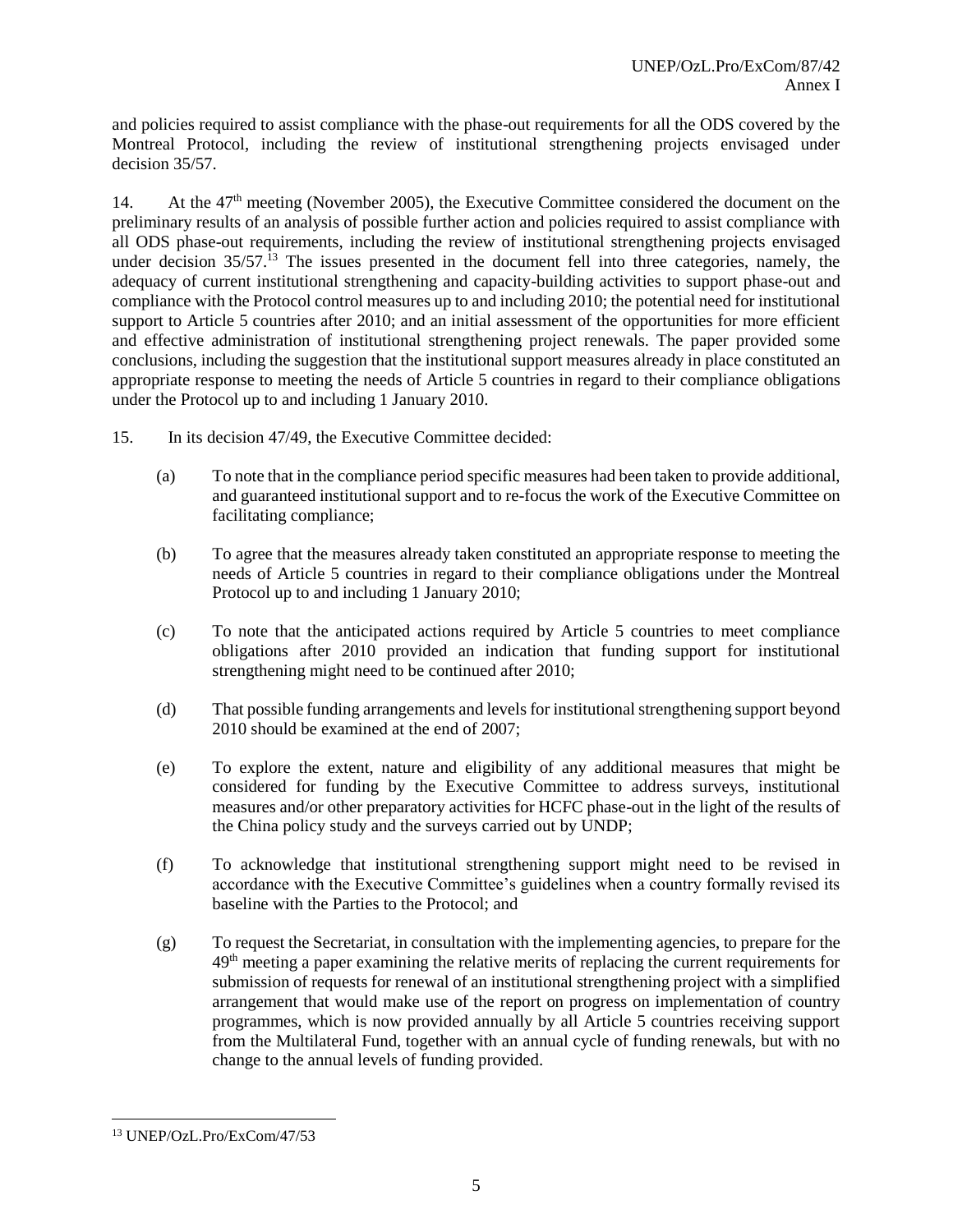16. At the 49th meeting (July 2006), the Executive Committee considered the merits of replacing the current requirements for submissions of requests for renewal of an institutional strengthening project with a simplified arrangement.<sup>14</sup> The document concluded that some of the key features of the current arrangements, especially those associated with financial management and accountability, might need to be retained. If those features were to remain, the existing system would need to be maintained. The Secretariat, however, would continue to look closely at the renewal process for institutional strengthening projects and might be in a position to propose some detailed improvements as part of the next review, which was due at the end of 2007. The document also proposed fine-tuning the existing arrangements for conveying the views of the Executive Committee to governments of countries whose institutional strengthening projects had been renewed.

- 17. In its decision 49/32, the Executive Committee decided:
	- (a) To maintain for the time being the current arrangements for submission and consideration of requests for renewal of institutional strengthening projects;
	- (b) To request the Secretariat to continue to examine opportunities to fine-tune the institutional strengthening renewal process and to address any additional findings in the context of the review of institutional strengthening funding post-2010, to be presented to the Executive Committee at the end of 2007 in accordance with decision 47/49; and
	- (c) To request the Secretariat to draft remarks to be addressed to the governments of those countries for which there were issues that might require urgent attention in order to maintain progress with phase-out and/or compliance or, alternatively, commenting favourably on exceptional successes or specific phase-out achievements.

18. At the  $53<sup>rd</sup>$  meeting (November 2007), the Executive Committee considered options for possible funding arrangements and levels for institutional strengthening support beyond 2010, and on opportunities to fine-tune the institutional strengthening renewal process. <sup>15</sup> It provided a brief review of the current funding arrangements for institutional strengthening projects, explored opportunities for streamlining institutional strengthening renewal requests and proposed possible future levels of funding to support institutional strengthening projects. It concluded that support from the Multilateral Fund for institutional strengthening projects should be maintained at levels similar to current ones because the remaining activities in NOUs needed to support phase-out objectives after 2010 would be similar to those required to meet CFC phase-out goals.

- 19. In its decision 53/39, the Executive Committee decided:
	- (a) To note that the anticipated actions required by Article 5 countries to meet compliance obligations after 2010 provided an indication that funding support for institutional strengthening would likely be needed after 2010 and that possible funding arrangements and levels for institutional strengthening support beyond 2010 should be examined taking into account paragraph (b) below, especially in light of decision XIX/6 of the Nineteenth Meeting of the Parties, which imposed new obligations with respect to an accelerated HCFC phase-out;
	- (b) To request the Secretariat to review possible funding arrangements and levels for capacity building, to explore the extent, nature and eligibility of any additional measures that might be considered for funding by the Executive Committee to address activities for HCFC phase-out consistent with guidelines pertaining to institutional strengthening activities to

<sup>14</sup> UNEP/OzL.Pro/ExCom/49/38

<sup>15</sup> UNEP/OzL.Pro/ExCom/53/61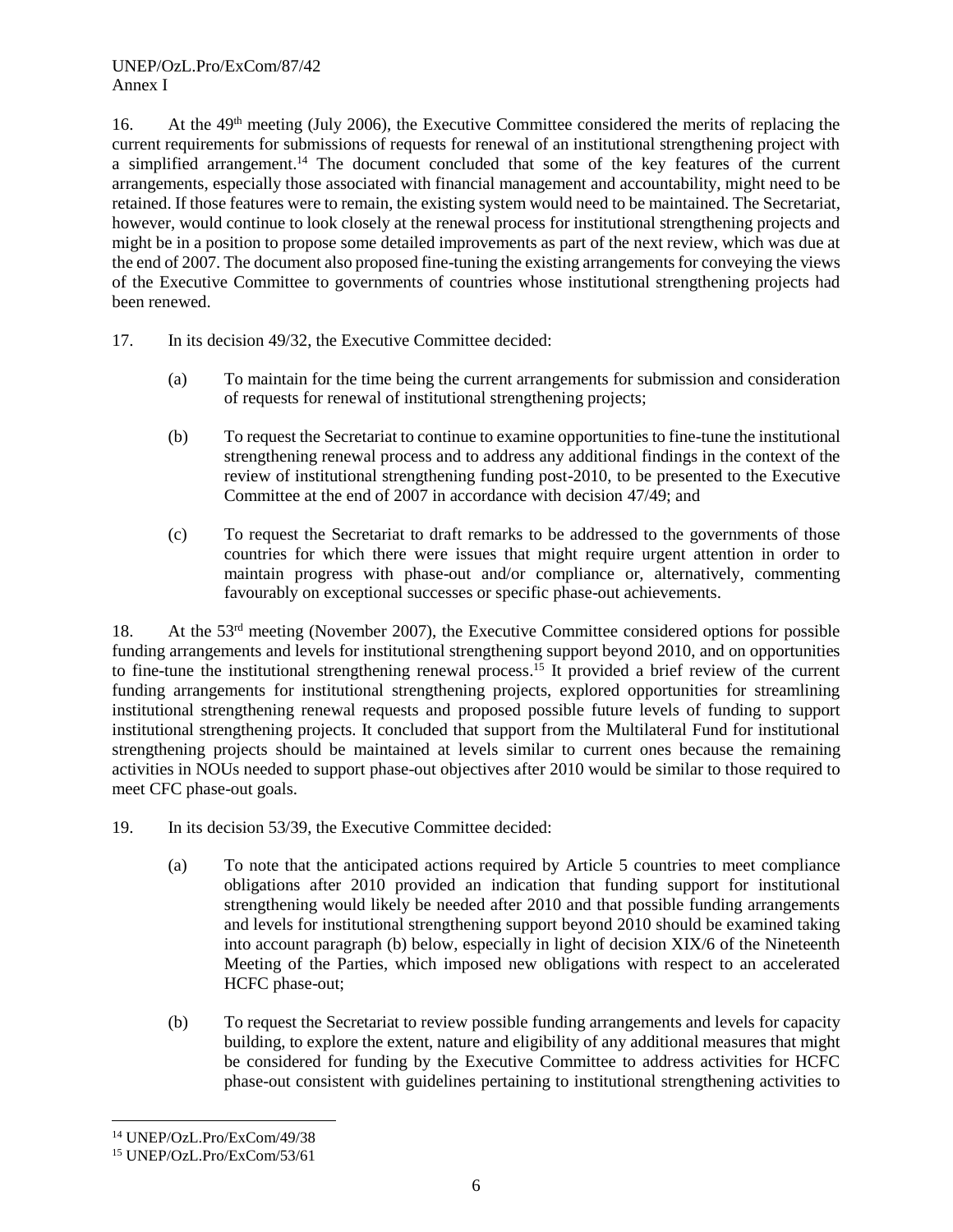be agreed by the Executive Committee and to report to the Executive Committee by the first meeting of 2009.

20. The Executive Committee, at its 56<sup>th</sup> meeting (November 2008), considered the final report on the evaluation of institutional strengthening projects,<sup>16</sup> explained that the evaluation was part of the 2008 monitoring and evaluation work programme approved by the Executive Committee at its 53<sup>rd</sup> meeting (decision 53/7). The desk study on the evaluation of institutional strengthening projects that had been presented to the 54<sup>th</sup> meeting of the Executive Committee<sup>17</sup> had identified important issues for more detailed investigation during the results of which were summarized in this report.

- 21. In decision 56/6, the Executive Committee decided:
	- (a) To take note of the final report on the evaluation of institutional strengthening projects as presented in document UNEP/OzL.Pro/ExCom/56/8;
	- (b) To request:
		- (i) The Fund Secretariat to take into account the findings of the evaluation in its review of the funding for institutional strengthening pursuant to Executive Committee decision 53/39;
		- (ii) The implementing agencies to review procedures for fund disbursement and reporting and administrative requirements with a view to minimizing project implementation delays for institutional strengthening projects while ensuring that accountability for institutional strengthening funds disbursed was maintained;
		- (iii) The Fund Secretariat, implementing agencies and the bilateral agencies, in consultation with Article 5 countries, to agree on a set of objectives, expected results and indicators, which would be incorporated into future institutional strengthening extension requests;
		- (iv) The implementing agencies to monitor implementation of institutional strengthening projects and to submit any requests for renewal up to six months in advance of expiry of the existing project in line with Executive Committee decision 19/29;
		- (v) The Fund Secretariat to review the formats for terminal reports and extension requests for institutional strengthening projects with the aim of rationalizing reporting and project review;
		- (vi) UNEP, through the Compliance Assistance Programme (CAP), to allocate time during network meetings to discuss institutional strengthening reporting and the importance of requesting renewals on time; and
		- (vii) UNEP to develop a training module on policy and technical issues related to the reduction of HCFCs, with technical inputs from the other implementing agencies, for briefings of NOU during network meetings.

22. At its 57th meeting (March-April 2009), the Executive Committee considered a review of the current funding arrangements for institutional strengthening,<sup>18</sup> and noted that institutional strengthening

<sup>16</sup> UNEP/OzL.Pro/ExCom/56/8

<sup>17</sup> UNEP/OzL.Pro/ExCom/54/13

<sup>18</sup> UNEP/OzL.Pro/ExCom/57/63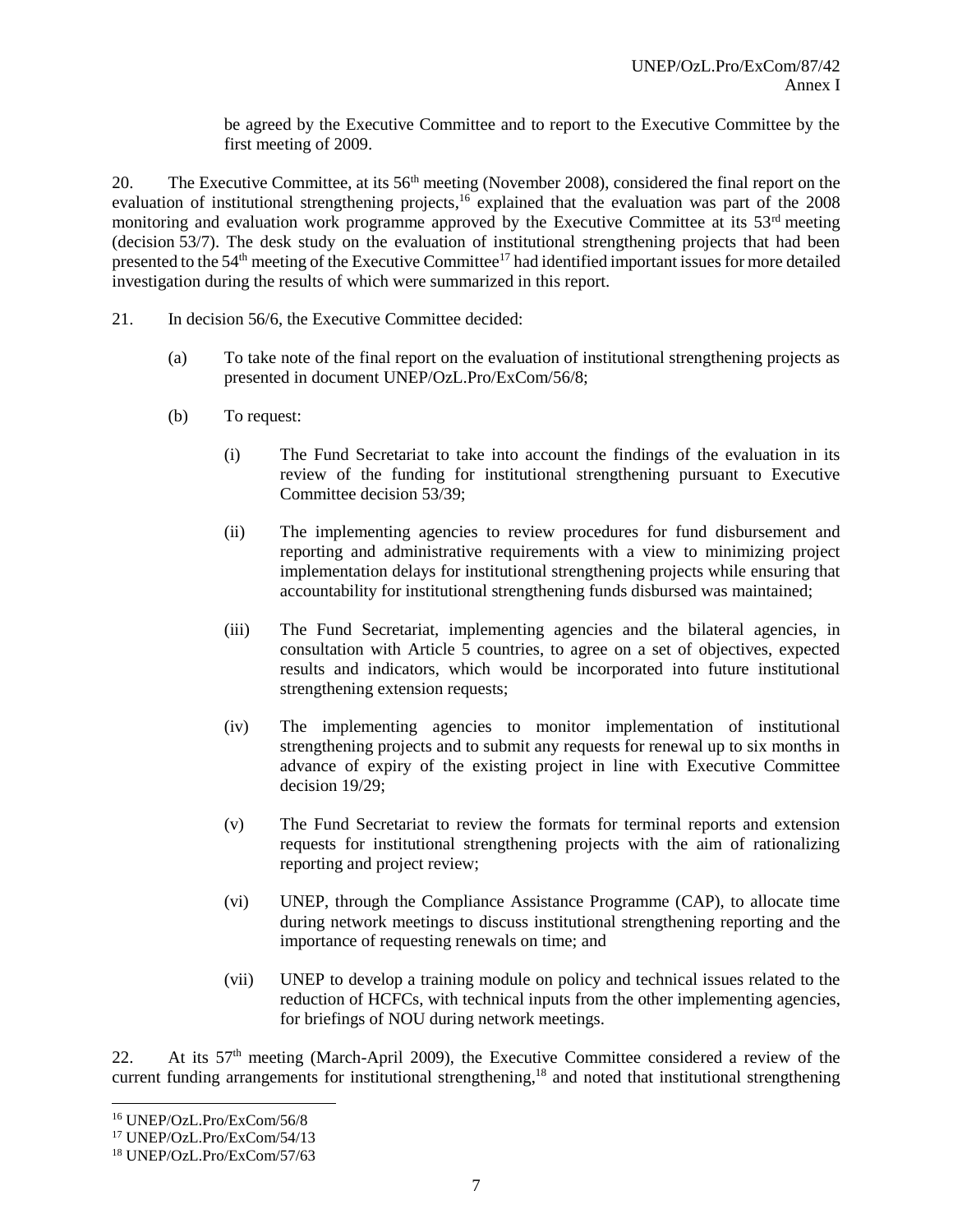UNEP/OzL.Pro/ExCom/87/42 Annex I

was a policy issue that was intertwined with other policy matters, for example HCFC phase-out and funding, and referred the issue to the informal group set up to discuss HCFC policy issues. The Executive Committee was of the view that future institutional strengthening funding would need to be considered as part of a package of funding that had to be agreed in the context of HCFC phase-out. Accordingly, in its decision 57/36, the Executive Committee decided:

- (a) To take note of the Secretariat's paper (document UNEP/OzL.Pro/ExCom/57/63) on review of the current funding arrangements for institutional strengthening;
- (b) To continue to fund requests for the renewal of institutional strengthening projects up to the end of December 2010 at current levels pending final resolution of the matter by the Executive Committee at its 58<sup>th</sup> meeting; and
- (c) To request the Secretariat to continue its work on objectives, indicators and formats so that the results could be applied to requests for renewal of institutional strengthening projects submitted by the countries from the beginning of 2010 onwards.

23. At its 58th meeting (July 2009), the Executive Committee considered the issue of the levels of funding for institutional strengthening projects beyond 2010<sup>19</sup>. It was noted that since the adoption of decision 47/49, the Executive Committee had considered several policy papers on institutional strengthening, and that implementing agencies had submitted a number of requests for the renewal of funding for institutional strengthening projects beyond 2010 and, as a result, the Secretariat had been unable to recommend those projects for blanket approval. On this basis, the Executive Committee decided to approve institutional strengthening renewals up to 31 December 2010 (decision 58/16).

24. At the 59th meeting (November 2009) in discussing the document on the overview of issues identified during project review,<sup>20</sup> the Executive Committee noted that the first HPMP submitted to the meeting, included funding in principle for institutional strengthening to be approved as part of different tranches, subject to the conditions of a performance-based agreement. The Executive Committee was asked to consider whether to accept, where requested, the inclusion of funding for institutional strengthening within the HPMP. The representative of the Secretariat recalled paragraph 3 of decision XXI/29. On this issue, the Executive Committee decided that Article 5 Parties had the flexibility to submit requests for institutional strengthening funding either as part of their HCFC phase-out management plans or separately, as they so choose (decision 59/17).

25. At its 59th meeting, the Executive Committee also considered a document on institutional strengthening: options for funding after  $2010<sup>21</sup>$  and decided to extend financial support for institutional strengthening funding for Article 5 Parties beyond 2010 up to December 2011; and to allow Article 5 Parties to submit their institutional strengthening projects as stand-alone projects or within their HCFC phase-out management plans (decision 59/47).

26. At the  $60<sup>th</sup>$  meeting (April 2010), in the context of the document on the overview of issues considered during project review,<sup>22</sup> the Executive Committee considered the policy issue raised on the funding of institutional strengthening renewals. The Committee was invited to consider extending the period of renewal of institutional strengthening projects for those approved at the  $57<sup>th</sup>$ ,  $58<sup>th</sup>$  and  $59<sup>th</sup>$  meetings in line with decision 59/47, and to requests for funding on top of current funding practices to account for additional responsibilities that the NOU expects to have when considering climate and ozone benefits. In its decision 60/10, the Executive Committee decided:

<sup>19</sup> UNEP/OzL.Pro/ExCom/58/48

<sup>20</sup> UNEP/OzL.Pro/ExCom/59/11

<sup>21</sup> UNEP/OzL.Pro/ExCom/59/53

<sup>22</sup> UNEP/OzL.Pro/ExCom/60/15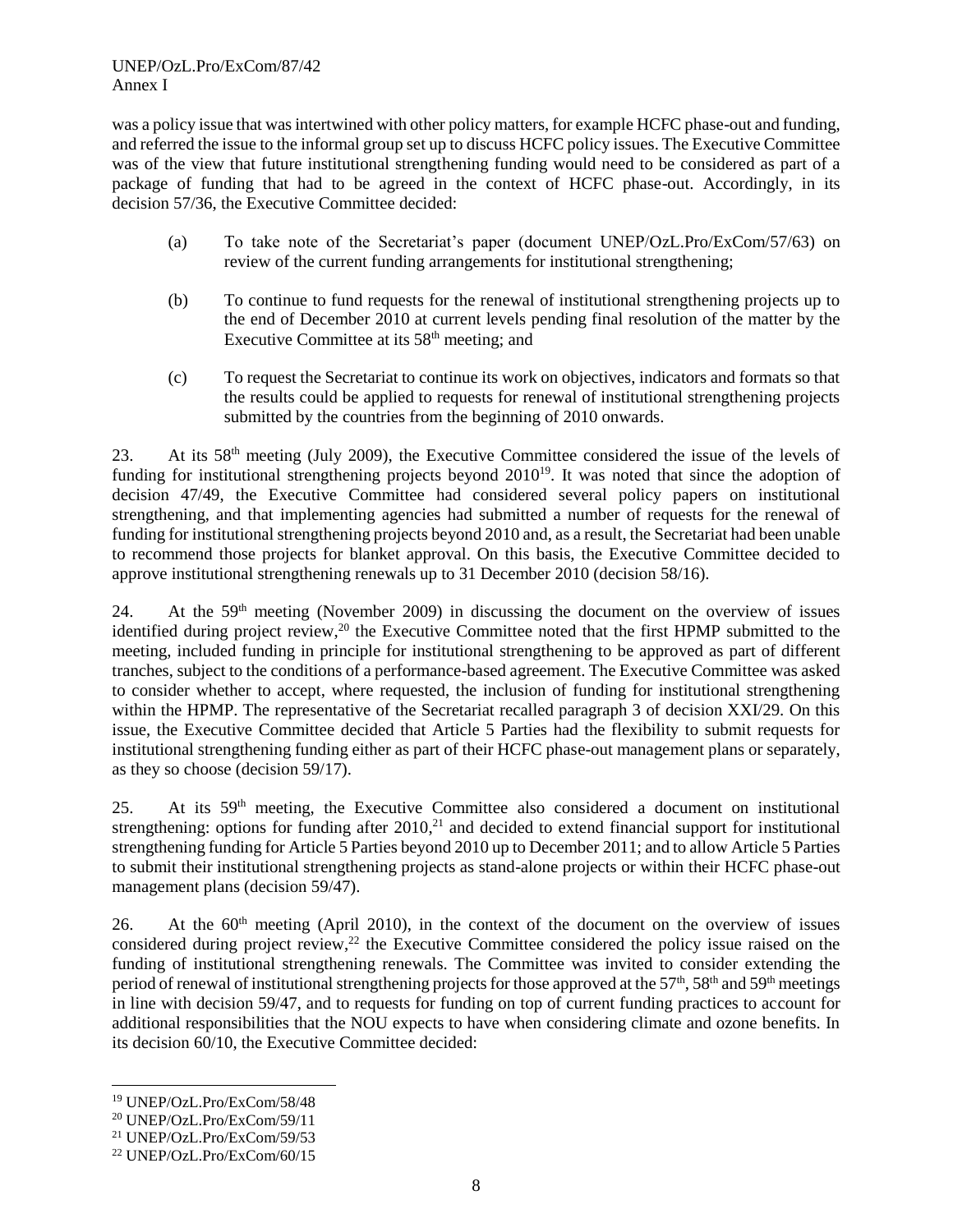- (a) To extend the date for funding of institutional strengthening projects approved at the 59th meeting of the Executive Committee not exceeding two years up to December 2011 in line with decision 59/47;
- (b) To request the Secretariat to prepare a document on objectives, indicators and formats pertaining to requests for the renewal of institutional strengthening projects for consideration by the Executive Committee at its 61<sup>st</sup> meeting; and
- (c) To consider the issue of the options for funding institutional strengthening projects further at the 61st meeting of the Executive Committee.

27. At its 61<sup>st</sup> meeting (July 2010), the Executive Committee considered institutional strengthening: options for funding and formats for renewal requests, <sup>23</sup> and decided:

- (a) To note the document on institutional strengthening: Options for funding and formats for renewal requests (UNEP/OzL.Pro/ExCom/61/49);
- (b) To maintain funding for institutional strengthening support at current levels, and to renew institutional strengthening projects for the full two-year period from the  $61<sup>st</sup>$  meeting, taking into account decisions 59/17 and 59/47(b) that allowed Article 5 Parties to submit their institutional strengthening projects as stand-alone projects or within their HCFC phase-out management plans, and to review continued institutional strengthening funding at those levels at the first meeting of the Executive Committee in 2015; and
- (c) To approve the revised format for institutional strengthening renewals with the identified objectives and indicators attached as Annex XV to the report of the  $61<sup>st</sup>$  meeting,<sup>24</sup> and to request the bilateral and implementing agencies to use those formats for requests for renewal of institutional strengthening projects submitted to the  $62<sup>nd</sup>$  meeting and onwards (decision 61/43).

28. At its 74<sup>th</sup> meeting (May 2015), the Executive Committee considered the document on the review of funding of institutional strengthening projects (decision 61/43(b)), <sup>25</sup> and decided:

- (a) To note the review of funding of institutional strengthening (institutional strengthening) projects prepared in line with decision 61/43(b), as contained in document UNEP/OzL.Pro/ExCom/74/51;
- (b) To recall and reiterate the decisions adopted by the Executive Committee regarding institutional strengthening;
- (c) To approve all institutional strengthening projects and renewals at a level 28 per cent higher than the historically agreed level, with a minimum level of institutional strengthening funding of US \$42,500 per year, to continue support for compliance with the Montreal Protocol and to address the challenges related to the phase-out of HCFCs in line with the objectives of decision XIX/6 and the transition to alternatives that minimized environmental impact;
- (d) To review institutional strengthening, including funding levels, at the first Executive Committee meeting in 2020; and

<sup>23</sup> UNEP/OzL.Pro/ExCom/61/49

<sup>24</sup> UNEP/OzL.Pro/ExCom/61/58

<sup>25</sup> UNEP/OzL.Pro/ExCom/74/51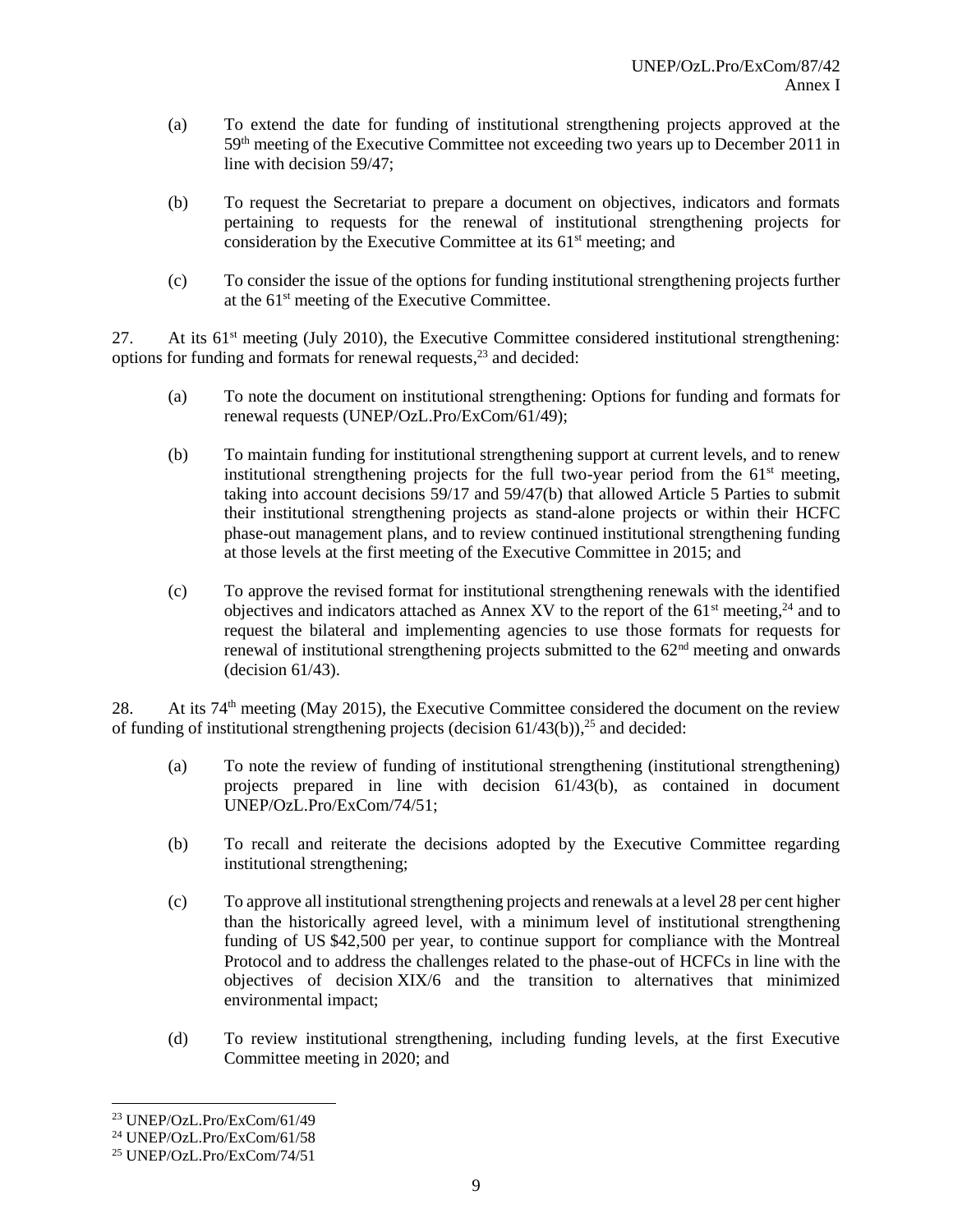## UNEP/OzL.Pro/ExCom/87/42 Annex I

(e) To continue to use the existing format for institutional strengthening renewals as approved at the  $61<sup>st</sup>$  meeting (decision  $61/43(c)$ ) with a modification in section 10, to indicate that performance indicators should be included, as contained in Annex XIX to the present report (decision 74/51).

29. At the Twenty-eighth Meeting, the Parties adopted decision XXVIII/2 related to the amendment phasing down HFCs, where *inter alia:*

- (a) Requested the Executive Committee to include the following enabling activities to be funded in relation to the hydrofluorocarbon phase-down under the Amendment: capacity-building and training for the handling of hydrofluorocarbon alternatives in the servicing, manufacturing and production sectors; institutional strengthening; Article 4B licensing; reporting; demonstration projects; and development of national strategies (paragraph 20); and
- (b) Directed the Executive Committee to increase institutional strengthening support in light of the new commitments related to hydrofluorocarbons under the Amendment (paragraph 21).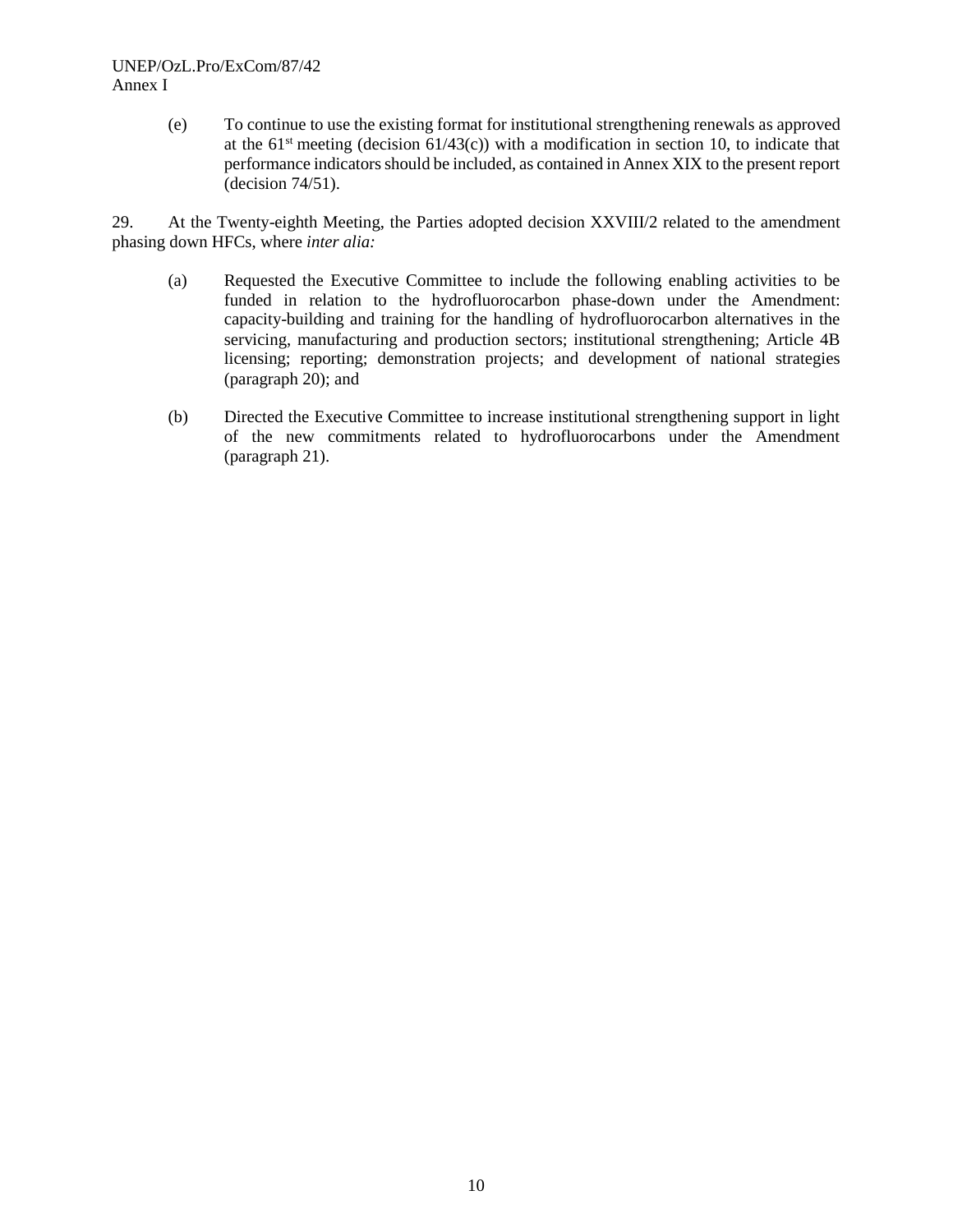## **Annex II**

| <b>Document number</b>                 | Month/Year       | <b>Title of document</b>                                                                                                                                                                                                                                                                  |  |
|----------------------------------------|------------------|-------------------------------------------------------------------------------------------------------------------------------------------------------------------------------------------------------------------------------------------------------------------------------------------|--|
| UNEP/OzL.Pro/ExCom/5/5/Rev.2           | November 1991    | Procedure for (presentation) of country<br>programmes and project proposals to the Executive<br>Committee                                                                                                                                                                                 |  |
| UNEP/OzL.Pro/ExCom/7/20                | <b>June 1992</b> | Institutional strengthening                                                                                                                                                                                                                                                               |  |
| UNEP/OzL.Pro/ExCom/19/52 and<br>Corr.1 | April 1996       | Guidelines for renewal of institutional<br>strengthening projects                                                                                                                                                                                                                         |  |
| UNEP/OzL.Pro/ExCom/28/15               | <b>June 1999</b> | Institutional strengthening projects:<br>implementation of decision 27/10                                                                                                                                                                                                                 |  |
| UNEP/OzL.Pro/ExCom/30/6 and<br>Corr.1  | February 2000    | Final report on the 1999 evaluation of institutional<br>strengthening projects and draft follow-up action<br>plan                                                                                                                                                                         |  |
| UNEP/OzL.Pro/ExCom/32/18               | December 2000    | General principles for agreements between<br>governments and implementing agencies on new<br>and renewed institutional strengthening projects<br>(decision $30/7$ (c))                                                                                                                    |  |
| UNEP/OzL.Pro/ExCom/33/16               | March 2001       | General principles for agreements between<br>governments and implementing agencies on new<br>and renewed institutional strengthening projects<br>(follow-up to decision $32/15$ )                                                                                                         |  |
| UNEP/OzL.Pro/ExCom/34/53               | <b>July 2001</b> | Strategic planning: proposals on implementing the<br>framework on the objective, priorities, problems,<br>and modalities for strategic planning of the<br>Multilateral Fund in the compliance period                                                                                      |  |
| UNEP/OzL.Pro/ExCom/35/61 and<br>Corr.1 | December 2001    | Study on defining a starting point for determining<br>the remaining ODS consumption eligible for<br>funding by the Multilateral Fund: follow-up to<br>decision $34/66(a)$                                                                                                                 |  |
| UNEP/OzL.Pro/ExCom/43/49               | <b>July 2004</b> | Potential implications of subsequently increasing<br>the amounts approved for institutional<br>strengthening projects (decision 42/22 (b))                                                                                                                                                |  |
| UNEP/OzL.Pro/ExCom/44/CRP.1            | December 2004    | Enhancing Article 5 countries national ozone unit<br>capacity building in the final stages of the<br>compliance period to the Montreal Protocol -<br>Proposal submitted by the Government of China                                                                                        |  |
| UNEP/OzL.Pro/ExCom/45/47               | April 2005       | Enhancing capacity-building in the national ozone<br>units of Article 5 countries in the final stages of the<br>Montreal Protocol compliance period (follow-up to<br>decision 44/64)                                                                                                      |  |
| UNEP/OzL.Pro/ExCom/47/53               | November 2005    | Preliminary results of an analysis of possible<br>further action and policies required to assist<br>compliance with all ODS phase-out requirements,<br>including the review of institutional strengthening<br>projects envisaged under decision 35/57 (follow-up<br>to decision $45/55$ ) |  |

## **MAIN DOCUMENTS ON INSTITUTIONAL STRENGTHENING**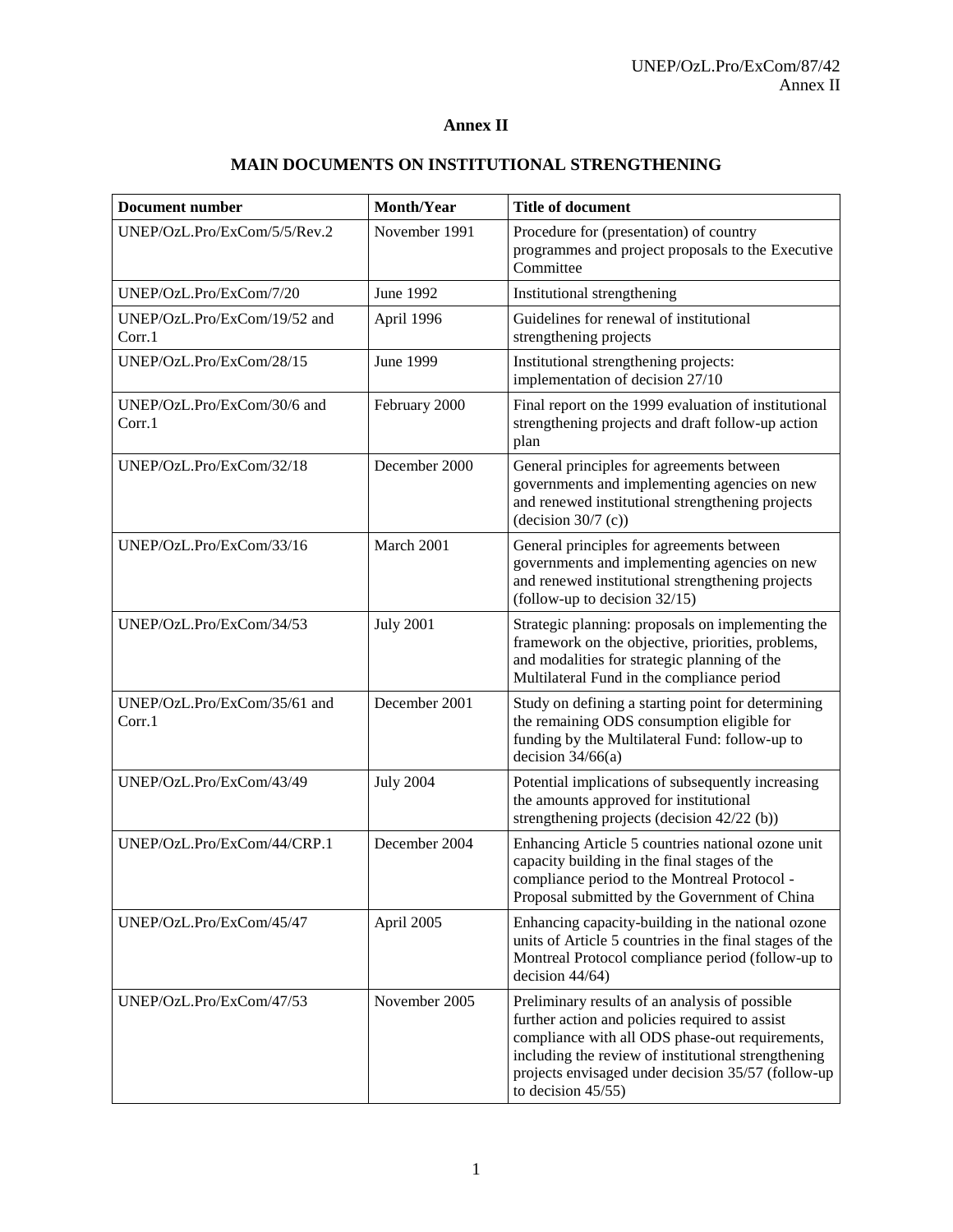## UNEP/OzL.Pro/ExCom/87/42 Annex II

| <b>Document number</b>   | <b>Month/Year</b> | <b>Title of document</b>                                                                                                                                                                                                                                          |  |  |
|--------------------------|-------------------|-------------------------------------------------------------------------------------------------------------------------------------------------------------------------------------------------------------------------------------------------------------------|--|--|
| UNEP/OzL.Pro/ExCom/49/38 | April 2006        | The relative merits of replacing the current<br>requirements for submissions of requests for<br>renewal of an institutional strengthening project<br>with a simplified arrangement (follow-up to<br>decision 47/49)                                               |  |  |
| UNEP/OzL.Pro/ExCom/53/61 | November 2007     | Paper on options for possible funding<br>arrangements and levels for institutional<br>strengthening support beyond 2010, and on<br>opportunities to fine-tune the institutional<br>strengthening renewal process (follow-up to<br>decisions $47/49$ and $49/32$ ) |  |  |
| UNEP/OzL.Pro/ExCom/54/13 | April 2008        | Desk study on the evaluation of institutional<br>strengthening projects                                                                                                                                                                                           |  |  |
| UNEP/OzL.Pro/ExCom/56/8  | November 2008     | Final report on the evaluation of institutional<br>strengthening projects                                                                                                                                                                                         |  |  |
| UNEP/OzL.Pro/ExCom/57/63 | April 2009        | Institutional strengthening beyond 2010: funding<br>and levels (follow-up to decision 53/39)                                                                                                                                                                      |  |  |
| UNEP/OzL.Pro/ExCom/58/48 | <b>July 2009</b>  | Institutional strengthening: options for funding<br>after 2010 (follow-up to decision 53/39 and<br>decision $57/36(b)$ )                                                                                                                                          |  |  |
| UNEP/OzL.Pro/ExCom/59/53 | November 2009     | Institutional strengthening: options for funding<br>after 2010                                                                                                                                                                                                    |  |  |
| UNEP/OzL.Pro/ExCom/60/15 | April 2010        | Overview of issues identified during project review                                                                                                                                                                                                               |  |  |
| UNEP/OzL.Pro/ExCom/61/49 | <b>July 2010</b>  | Institutional strengthening: options for funding and<br>formats for renewal requests                                                                                                                                                                              |  |  |
| UNEP/OzL.Pro/ExCom/74/51 | May 2015          | Review of funding of institutional strengthening<br>projects (decision 61/43(b))                                                                                                                                                                                  |  |  |
| UNEP/OzL.Pro/ExCom/78/6  | April 2017        | Information relevant to the development of the cost<br>guidelines for the phase-down of HFCs in Article 5<br>countries: Enabling activities                                                                                                                       |  |  |
| UNEP/OzL.Pro/ExCom/78/7  | April 2017        | Information relevant to the development of the cost<br>guidelines for the phase-down of HFCs in Article 5<br>countries: Institutional strengthening                                                                                                               |  |  |
| UNEP/OzL.Pro/ExCom/82/63 | December 2018     | Analysis of the duties and costs associated with<br>project management units and the extent to which<br>agencies passed on administrative duties to other<br>institutions (decision $79/41(f)$ )                                                                  |  |  |